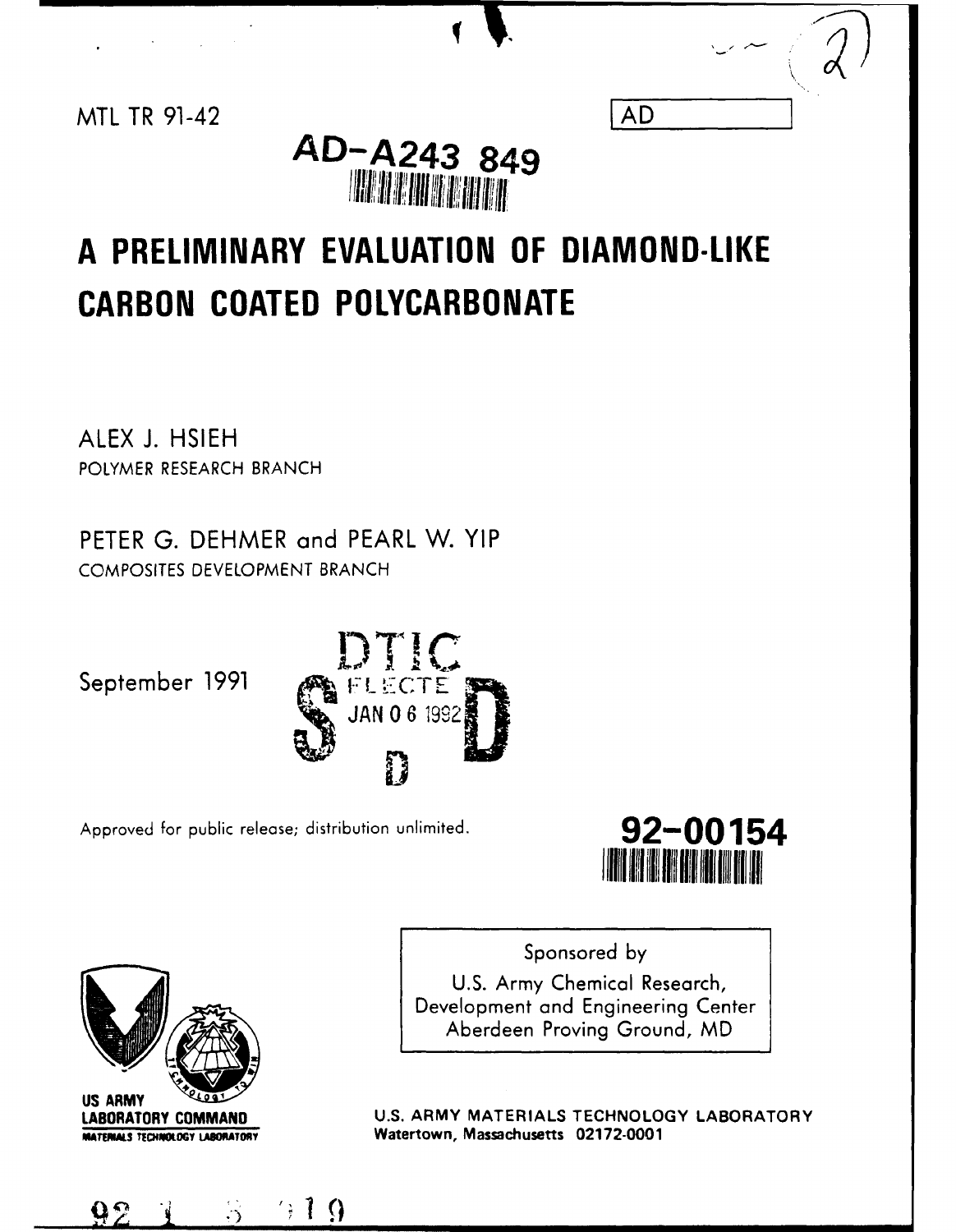The findings in this report are not to be construed as an official Department of the Army position, unless so designated by other authorized documents.

Mention of any trade names or manufacturers in this report shall not be construed as advertising nor as an official indorsement or approval of such products or companies by the United States Government,

#### DISPOSITION INSTRUCTIONS

Destroy this report when it is no longer needed. Da not return it to the originator.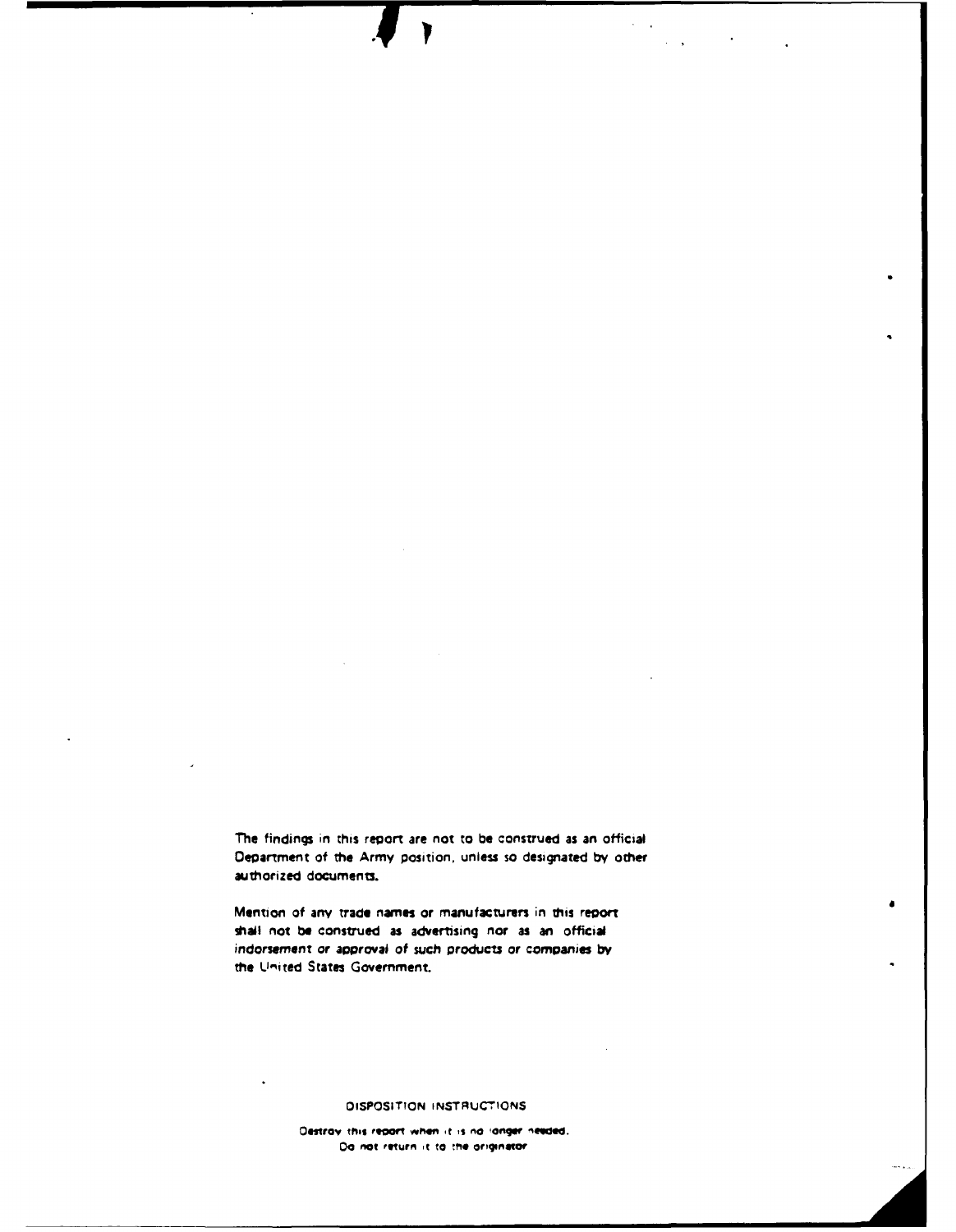UNCLASSIFIED

SECURITY CLASSIFICATION OF THIS PAGE (When Data Entered)

 $\ddot{\phantom{a}}$ 

sure and more many company

| <b>REPORT DOCUMENTATION PAGE</b>                                                                |                       | <b>READ INSTRUCTIONS</b><br>BEFORE COMPLETING FORM            |
|-------------------------------------------------------------------------------------------------|-----------------------|---------------------------------------------------------------|
| <b>TIEREPORT NUMBER</b>                                                                         | 2. GOVT ACCESSION NO. | <b>13. RECIPIENT'S CATALOG NUMBER</b>                         |
| <b>MTL TR 91-42</b>                                                                             |                       |                                                               |
| 4. TITLE (and Subtitle)                                                                         |                       | 5. TYPE OF REPORT & PERIOD COVERED                            |
|                                                                                                 |                       | Final Report                                                  |
| A PRELIMINARY EVALUATION OF DIAMOND-LIKE                                                        |                       |                                                               |
| CARBON COATED POLYCARBONATE                                                                     |                       | 6. PERFORMING ORG. REPORT NUMBER                              |
|                                                                                                 |                       |                                                               |
| 7. AUTHOR(s)                                                                                    |                       | 8. CONTRACT OR GRANT NUMBER(s)                                |
| Alex J. Hsieh, Peter G. Dehmer, and Pearl W. Yip                                                |                       |                                                               |
|                                                                                                 |                       |                                                               |
| 9. PERFORMING ORGANIZATION NAME AND ADDRESS.                                                    |                       | TO PROGRAM ELEMENT, PROJECT, TASK<br>AREA & WORK UNIT NUMBERS |
| U.S. Army Materials Technology Laboratory                                                       |                       |                                                               |
| Watertown, Massachusetts 02172-0001                                                             |                       |                                                               |
| <b>SLCMT-EMP</b>                                                                                |                       |                                                               |
| <b>11. CONTROLLING OFFICE NAME AND ADDRESS</b>                                                  |                       | <b>12. REPORT DATE</b>                                        |
| U.S. Army Chemical Research, Development, and Engineering                                       |                       | September 1991                                                |
| Center, Aberdeen Proving Ground, MD 21010-5423                                                  |                       | <b>13. NUMBER OF PAGES</b><br>12                              |
| 14. MONITOHING AGENCY NAME & ADDRESS (if different from Controlling Office)                     |                       | 15. SECURITY CLASS. (of this report)                          |
|                                                                                                 |                       |                                                               |
|                                                                                                 |                       | Unclassified                                                  |
|                                                                                                 |                       | 15a DECLASSIFICATION/DOWNGRADING<br>SCHEDULE                  |
|                                                                                                 |                       |                                                               |
| 16. DISTRIBUTION STATEMENT (of this Report)                                                     |                       |                                                               |
|                                                                                                 |                       |                                                               |
| Approved for public release; distribution unlimited.                                            |                       |                                                               |
|                                                                                                 |                       |                                                               |
|                                                                                                 |                       |                                                               |
| 17. DISTRIBUTION STATEMENT (of the abstract entered in Block 20, if different from Report)      |                       |                                                               |
|                                                                                                 |                       |                                                               |
|                                                                                                 |                       |                                                               |
|                                                                                                 |                       |                                                               |
|                                                                                                 |                       |                                                               |
| <b>18. SUPPLEMENTARY NOTES</b>                                                                  |                       |                                                               |
|                                                                                                 |                       |                                                               |
|                                                                                                 |                       |                                                               |
|                                                                                                 |                       |                                                               |
|                                                                                                 |                       |                                                               |
| 19. KET WOHUS (Continue on reverse side if necessary and identify by block number)              |                       |                                                               |
| Coatings<br>Transparent armor                                                                   |                       |                                                               |
| Diamond-like carbon coatings<br>Chemical resistance<br>Ion beam deposition<br>Abrasion blasting |                       |                                                               |
|                                                                                                 |                       |                                                               |
|                                                                                                 |                       |                                                               |
| 20. ABSTRACT (Continue on reverse side if necessary and identify by block number)               |                       |                                                               |
|                                                                                                 |                       |                                                               |
|                                                                                                 |                       |                                                               |
|                                                                                                 | (SEE REVERSE SIDE)    |                                                               |
|                                                                                                 |                       |                                                               |
|                                                                                                 |                       |                                                               |
| FORM<br>1 JAN 73 <b>1473</b><br>EDITION OF 1 NOV 65 IS OBSOLETE<br>DD.                          |                       |                                                               |
|                                                                                                 |                       | <b>UNCLASSIFIED</b>                                           |

SECURITY CLASSIFICATION OF THIS PAGE (When Data Entered)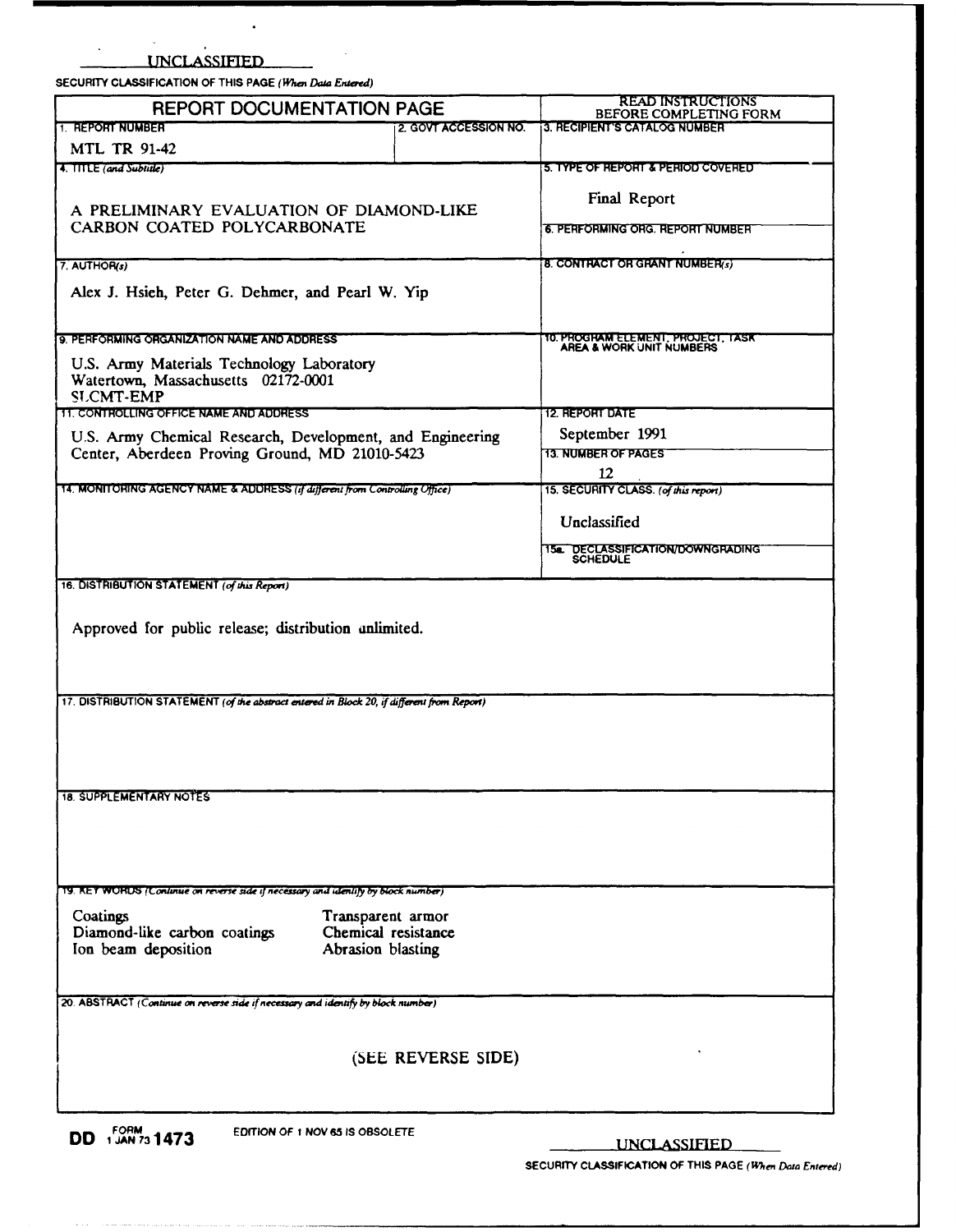Block No. 20

# ABSTRACT

The deposition of diamond-like carbon (DLC) films on polycarbonate substrate has recently been achieved at room temperature by Diamonex, Inc. via a unique ion beam system. These diamond-like carbon coatings have considerable potential as wear-resistant protective hardcoatings for transparent armor systems. Aspects of ballistic behavior, abrasion resistance, thermal stability, and chemical resistance of the coating and any influence it has on the impact performance of the polycarbonate substrate were examined in this study. Preliminary results indicate that adhesion between the DLC coating and the polycarbonate substrate is very good. No delamination or peeling of the coating was found on the ballistically tested specimens. In addition, a well-bonded DLC coating did not cause polycarbonate to fail in a brittle fashion. Preliminary results of its inertness to the decontaminant DS2 demonstrate that the DLC coating is capable of protecting polycarbonate from abrasion while maintaining critical agent, decontaminant, and ballistic concerns.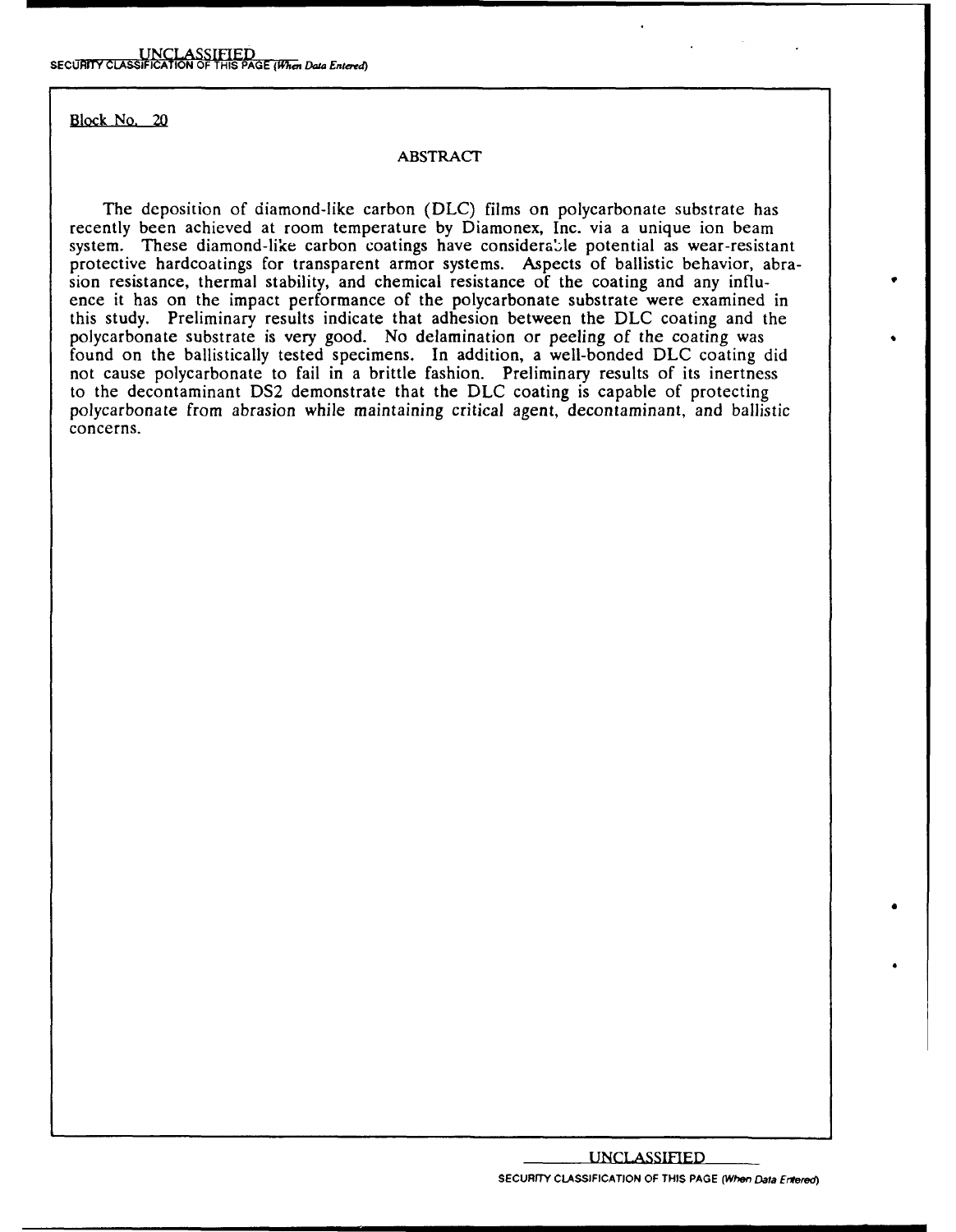# **CONTENTS**

|                        | Page |
|------------------------|------|
|                        |      |
| EXPERIMENTAL           |      |
|                        |      |
|                        |      |
| RESULTS AND DISCUSSION |      |
|                        |      |
|                        |      |
|                        |      |
|                        |      |
|                        |      |
|                        |      |



| Accesion For                         |  |  |  |  |
|--------------------------------------|--|--|--|--|
| NTIS CRA&I<br>N<br>DTIC TAB<br>Γl    |  |  |  |  |
| Ullannoullced<br>ĒΙ<br>Justification |  |  |  |  |
| By<br>Dist ibution/                  |  |  |  |  |
| Availability Codes                   |  |  |  |  |
| Avan al Croi<br>Dist<br>. Spacial    |  |  |  |  |
|                                      |  |  |  |  |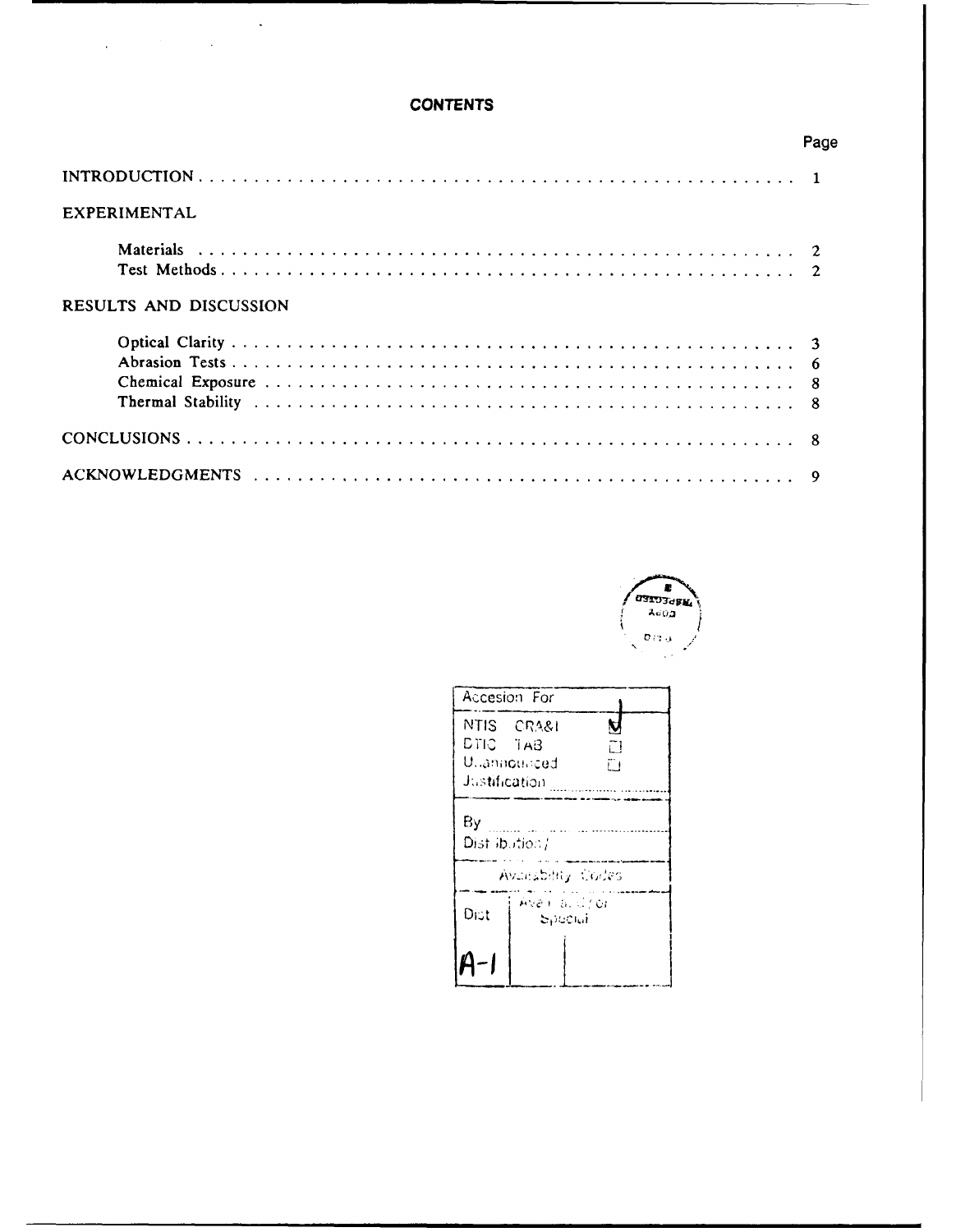## **INTRODUCTION**

There has been widespread research activity in growing diamond and diamond-like materials, and many new process breakthroughs were announced in  $1990$ .<sup>1-4</sup> Currently, free-standing diamond films of thickness greater than 1 mm are produced by Norton Company.<sup>2</sup> The unique features of synthetic diamond materials are outstanding mechanical hardness, wear resistance, chemical inertness, thermal conductivity, and thermal stability. In addition, diamond products are transparent to visible light, X-ray, ultraviolet radiation, and much of the infrared spectrum.<sup>1</sup> Such properties have potential in fabricating wear-resistant protective coatings, antireflective coatings, abrasives, high temperature semiconducting and optical devices, and heat sinks.  $1,2,5$  The market for diamond films is reported to be about \$200 million in 1991 and is expected to exceed \$2 billion by 1995 and \$4 billion by 2000, according to a market study by International Resource Development.<sup>6</sup>

The focus of many recent research efforts is aimed at producing diamond-like carbor (DLC) films on temperature-sensitive substrates.<sup>3-3</sup> The latest development of significance is the demonstration by Diamonex, Inc. that DLC coatings have been successfully deposited on polycarbonates, via a unique dual ion beam system. In this process, which was originally developed by NASA, an ion beam of controlled composition, energy, and flux is directed onto a substrate. Another low energy ion beam is used to clean the surface without damaging the underlying substrate, as well as to remove weakly bound physisorbed gases or impurities.<sup>3</sup> DLC coatings presumably consist of carbon atoms in chemical structures similar to that of diamond but without long-range crystal order.<sup>3</sup>

DLC coatings will play an important role in transparent armor applications such as lenses for individual protection and vision blocks used in combat vehicles. Currently, polycarbonate is being widely used based upon its optical clarity, toughness, and resistance to fragment penetration. Unfortunately, polycarbonate has deficiencies in its abrasion and solvent resistance. Numerous studies have been carried out on alternate transparent polymers,<sup>1-9</sup> as well as or various protective hardcoatings.<sup>10</sup> However, there has been no significant progress in achieving optimum optical, thermal, mechanical, and chemical properties.

The objective of this study was to evaluate diamond-like carbon coated polycarbonates. Aspects of ballistic behavior, abrasion resistance, thermal stability, and chemical resistance of the coating and any influence it has on the impact performance of the polycarbonate substrate were examined. This document reports the preliminary test results, as well as the micrographs of scanning electron microscopy (SEM) studies.

**1.** GUYER. **R.** *L.,* **and KOSHLAND, D. E.,** Jr. *Diamond- Glittering Prize for Materials Science.* Science, v. **250,** 21 **December 1990.** p. 1640-1643.

**2. RUSSELL, C. J., ed. Diamond Depositions: Science and Technology. v. 1, no. 2,** November **1990.**

- **3. AISENBERG, S., and KIMOCK,** F. **M.** *Ion Beam and Ion-Assisted Deposition of Diamond-like Carbon Films* **in** Materials **Science** Forum. Trans. Tech. Publications. Pouch, **J. and** Alterovitz, **S.,** ed., **1989.**
- **4. SHING,** Y. H., and POOL, F. **S.** *Electron Cyclotron Resmonce Dqoiton of Diamond-Like Films.* **Vacuum,** v. 41, no. 4-6, 1990, p. **1368-1370.**
- **5. WU,** R. **I. C.** et al. *Diamondlike Carbon Coatings for Optical Systems.* Universal Energy Systems, **Inc.,** Contract DAAL04-86-C-0034, Final Report, MTL TR **89-13,** February **1989.**
- **6.** KOVALY, **K. A.** Iligh-Tech Materials Ajert. v. **8. no. 3,** March **1991.**
- **7.** ROYLANCE, **M. E.,** and LEWIS, **R.** W. *Development of Transparent Polmers for Armor.* **U.S.** tmy Materials Technology Laboratory, AMMRC, TR **72-23,** July **1972.**
- **8.** WILDE, **A.** F., **MATION,** R. W., ROGERS, **J. M.,** and WENTHWORTH, **S. E.** *Effects of Moisture on the High-Speed Impact Response* of *Selected Polyurethane-Polyether Block Copomers.* **J. AppL. Poym. Sci., v. 25, 1980, p. 615-625.**
- **9. HS1ER, A. J.** Unpublished **data.**
- **10.** DEIIMER, **P. G.** Unpublished **data.**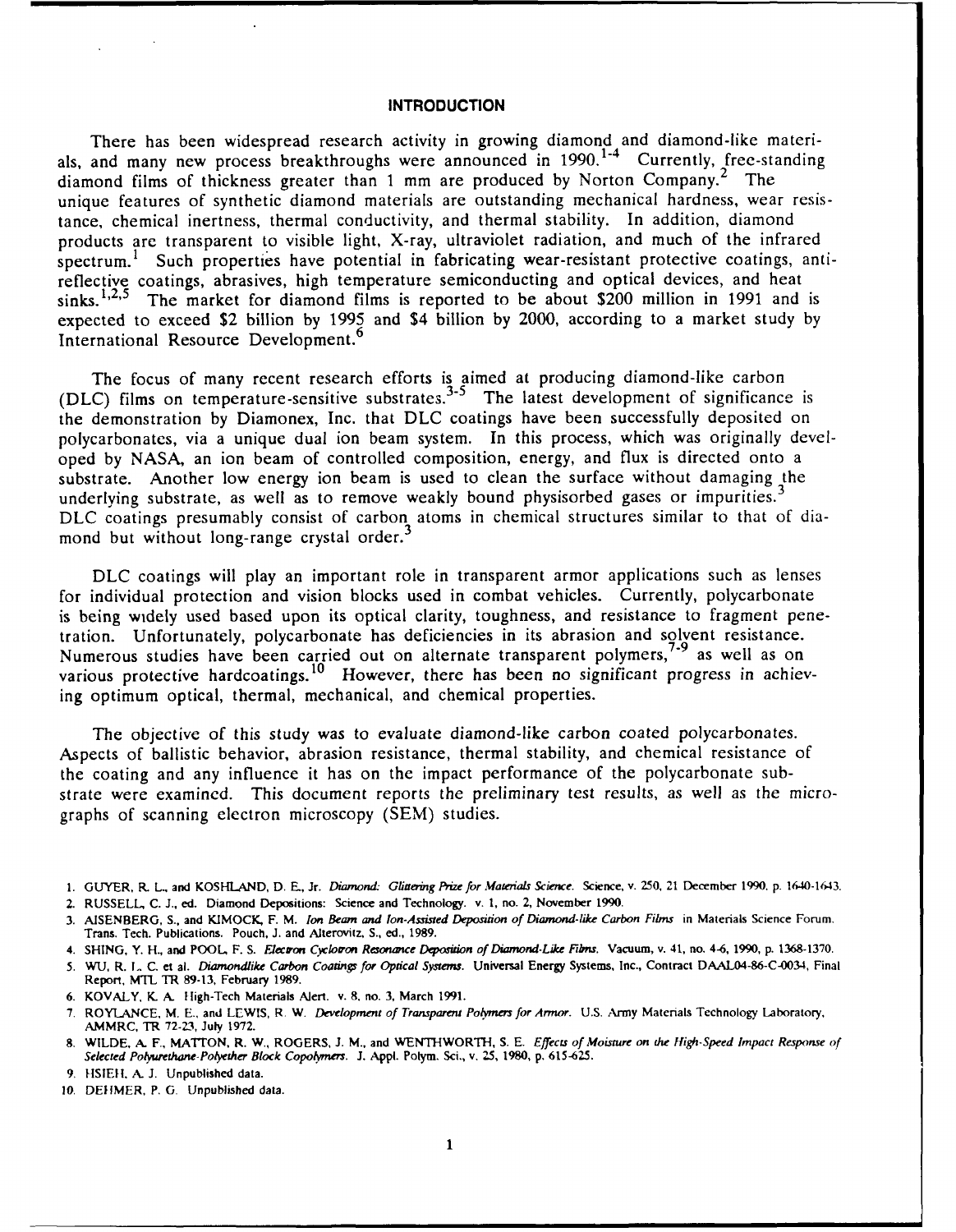# **EXPERIMENTAL**

#### **Materials**

The injection molded polycarbonate coupons of 2.3 mm (0.09 in.) thick, coated with DLC on one or both sides, were purchased from Diamonex, Inc. The DLC coating is ion beam deposited with a thickness of about 0.1  $\mu$ m. All the DLC coated polycarbonate coupons possess another base coating, a proprietary polysiloxane compound developed by Gentex, Inc. and Diamonex, Inc. The polysiloxane coating was utilized to enhance adhesion between the DLC coating and the polycarbonate. Polycarbonate samples with only Gentex coating, the base coating, were also evaluated.

## **Test Methods**

#### Ballistic Impact

Ballistic testing was carried out using the standard .22 caliber fragment simulator projectile weighing 1.10 grams. The projectiles were fired from a four foot long air gun which is connected to a high speed solenoid valve leading to a helium gas cylinder. $8$  Before firing, a desired pressure was selected, then the gun was fired by manual closure of an electrical circuit which opened the solenoid valve. The projectile velocities were determined by a pair of printed silver grid-paper screens located in front of the specimen and connected to an electronic chronograph for time-of-flight measurements. Specimen impact responses were rated in terms of a characteristic projectile impact velocity  $V_{50}$ . This quantity is defined as the projectile impact velocity at which there is 50% probability of complete penetration of the target specimen. The higher the value, the more resistant the specimen is to projectile penetration.

# Taber Abrasion

The Taber abrader was utilized following the ASTM D 1044-85 method.<sup>11</sup> The apparatus consists of a rotating platen, upon which the sample is mounted, and a pair of abrasive wheels resting perpendicular to the sample surface. The sample is rotated, causing the abrasive wheels to rotate in opposite directions, thus abrading the sample surface. A vacuum nozzle is positioned just above the sample surface to remove debris caused by abrasion. The weight chosen in this study was 500 g. After samples were abraded to a selected number of revolutions, the intensity of damage was quantified by measuring the percentage of haze with an integrating sphere haze meter according to the ASTM D 1003-61  $m$ ethod.<sup>12</sup>

#### Sand Blasting

A sand blasting test method was utilized<sup>13</sup> where  $40 \pm 1$  grams of silica grit were projected at a substrate area of 8.06 cm<sup>2</sup> (1.25 in.<sup>2</sup>) over a distance of 8.9 cm (3.5 in.). The damage was assessed similar to the above by measuring the increase in haze.

<sup>11.</sup> ASTM. Standard **Method** of **Test for Resistance of Transparemt** *P!astics* **to Surface** Abrasion. ASTM Designation D 1044-85, **1988,** p. 380-383. 12. **ASTM.** Standard **Method of Test for Haze and Luminous Transmittance** *of Transparent* **Plastics. ASTM** Designation **D 1003-61, 1988, p. 358- 363.**

**<sup>13.</sup>** BARLOW, **S.** Unpublished results.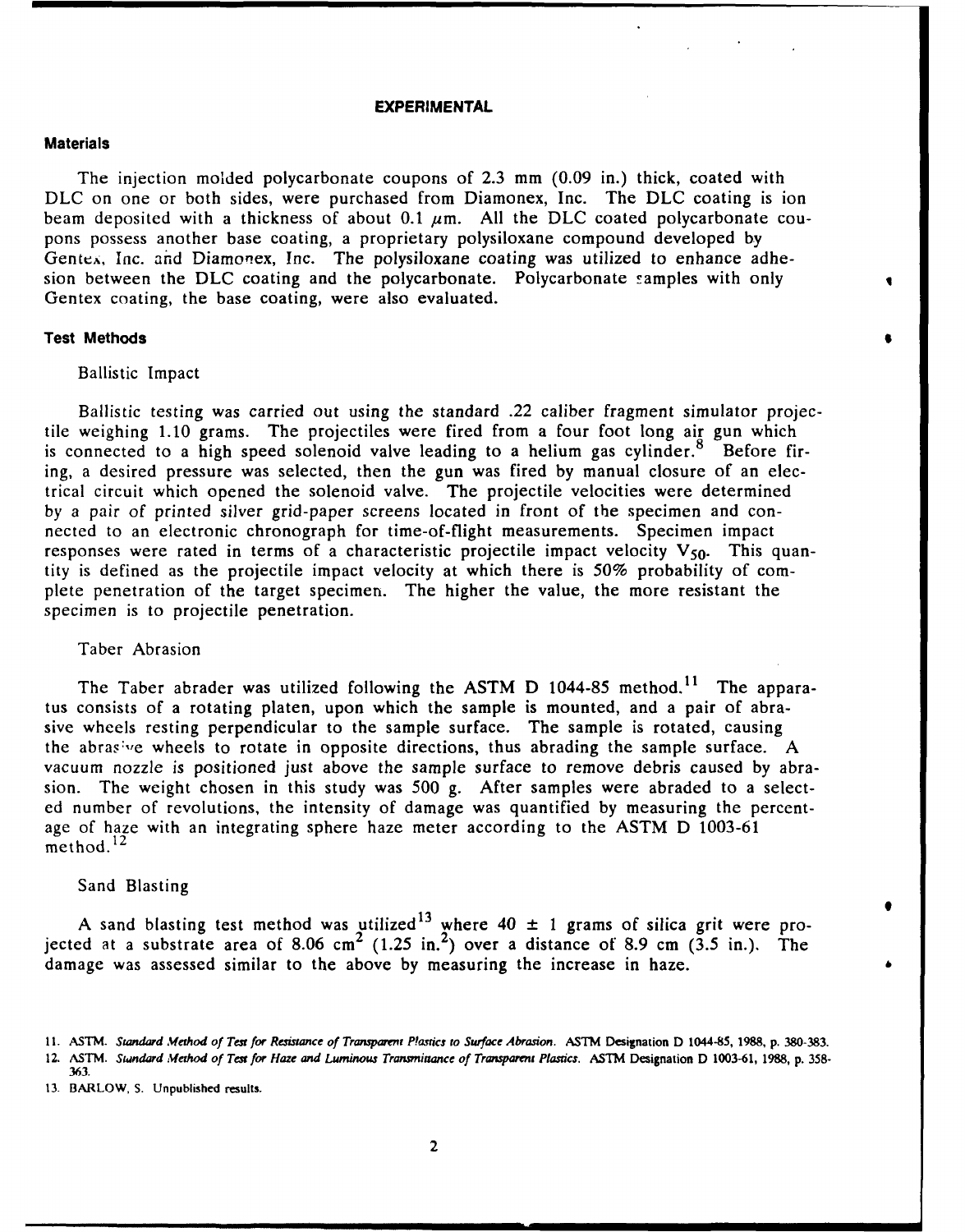#### Chemical Exposure

Samples were exposed to drops of various liquids at room temperature, including chloroethylsulfide **(CEES),** a simulant for the blister agent HD, and the universal decontaminant **DS2. The** drops were applied either directly to the substrate surface or to a small piece of filter paper on top of the substrate to prevent spreading of the liquids. In some cases, the samples were covered **by** an inverted watch glass to retard evaporation. Surfaces were examined for deterioration visible to the unaided eye.

Scanning Electron Microscopy

Damaged areas of test specimens were examined using an AMRAY scanning electron microscope. A thin gold palladium coating was evaporated on the surface to reduce charging effects under the electron beam.

#### **RESULTS AND DISCUSSION**

#### **Optical Clarity**

A typical DLC-coated polycarbonate coupon with a coating thickness of about 0.1  $\mu$ m is shown in Figure 1. It is transparent but with a brownish tint. The intensity of the color increases as the coating thickness increases. Optical transmission was measured to be 80% for DLC-coated polycarbonate compared to 87% for uncoated polycarbonate.



Figu.e **1. A typical OLC-coated polycarbonate** coupon Is transparent, **but** with a brownish tint.

#### Ballistic Impact

The  $V_{50}$  value obtained for the DLC-coated polycarbonate specimens of 2.3 mm  $(0.09 \text{ in.})$ thick is 195 m/sec (640 ft/sec), close to the  $V_{50}$  obtained for the uncoated PC specimens at 196 m/sec (643 ft/sec). These V<sub>50</sub> values are similar to those obtained for the untreated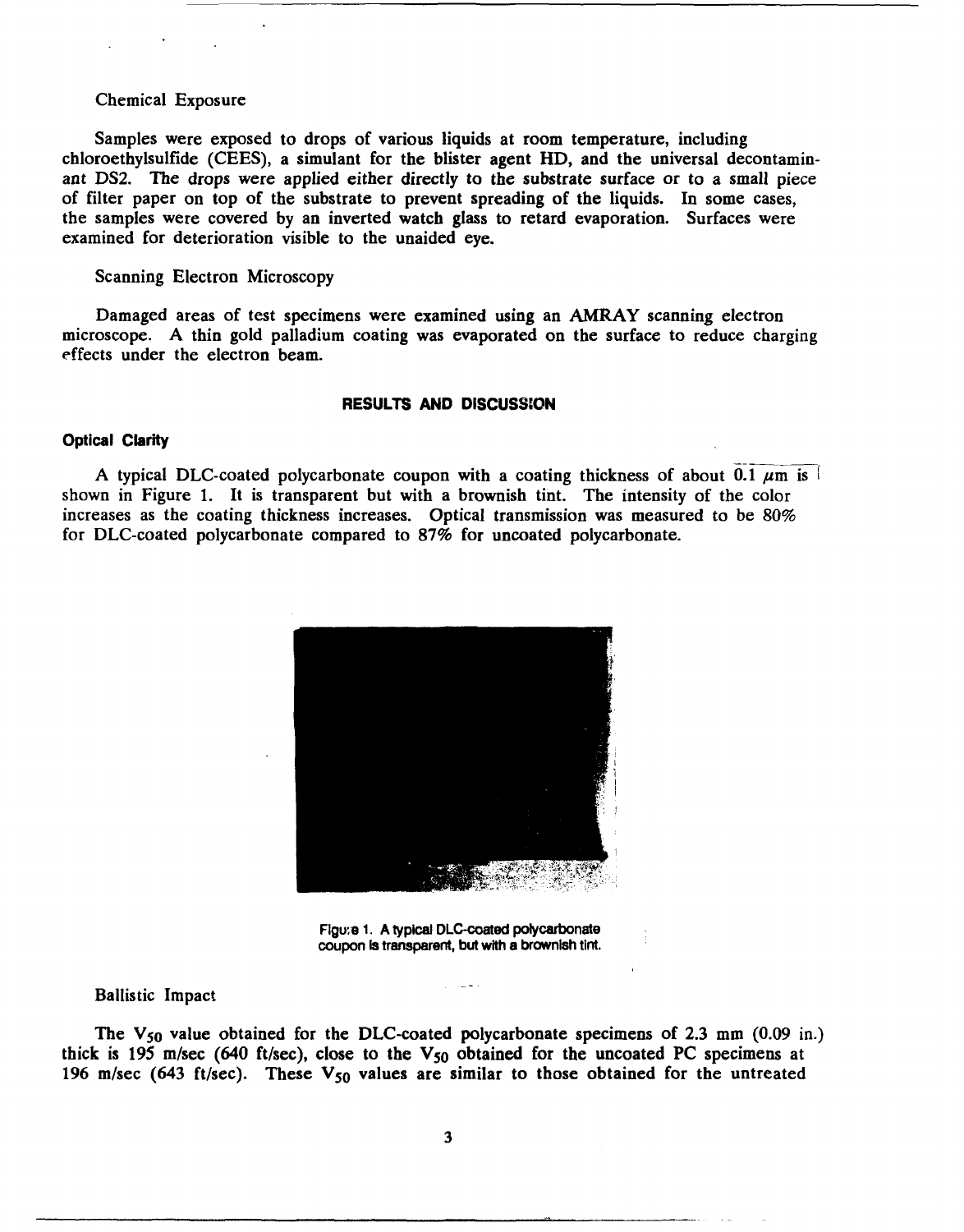)olycarbonate by Lewis and Parsons.<sup>14</sup> The V<sub>50</sub> values for the DLC-coated PC are consisent, regardless of being coated on one side or on both sides. Results also show similar */50* values when singlc-side coated specimens were impacted from either the coated or incoated side.

The type of response to the projectile impact was also examined. Figure 2 shows a ypical double-side DLC-coated PC specimen after multiple ballistic impact, which exhibits tarious damage zones including complete, partial, and no penetration. No flaking or peelng of the coating was noticed. In addition, a significant difference in appearance between ,he DLC-coated and uncoated polycarbonate specimens was observed as a result of the mpact. On each DLC-coated specimen, extensive damage of the coating was observed around the areas of impact. This is true for either single-side or double-side coated specimens; as a result, the effected regions of the DLC-coating caused the scattering of the light. In addition, fringe patterns were observed, under the polarized light, within the damage area, as shown in Figure 3.



Figure **2.** A DLC-coated polycarbonate specimen exhibits various damage areas after multiple impacts; complete penetration in **#6** and *#9,* partial penetration in **#7,** and no penetration in **#5** and #8.

14. LEWIS. R. **W.. and PARSONS, G.** R. Ballistic Performance of *Transparent Materials* for *Eye Protection iU).* U.S. Army Maenals Technology Laboratory. **.AMMRC** TR **72-36,** November **1972** (Confidential Report).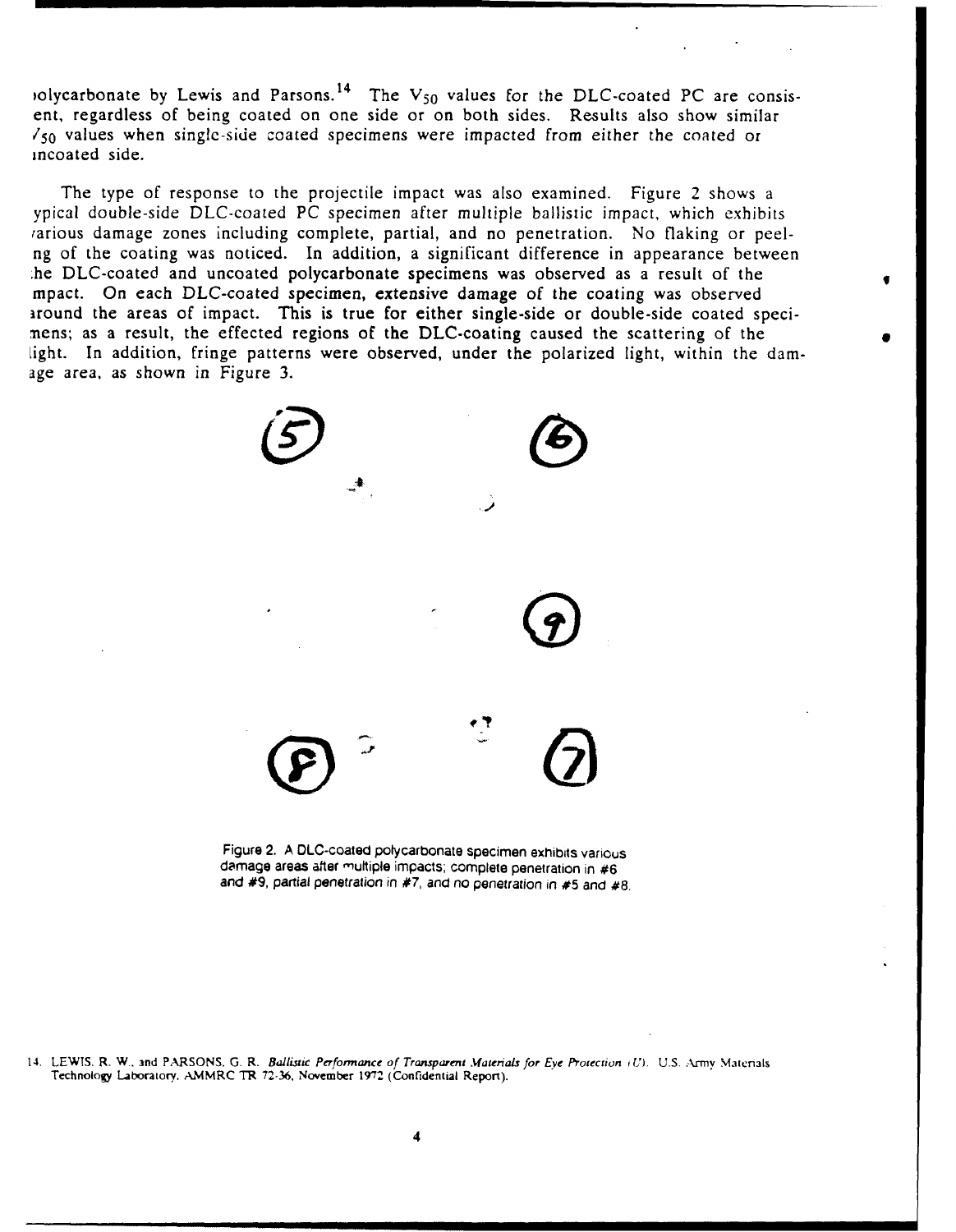

Figure **3. A** ballistically-Impacted polycarbonate specimen, same as in Figure 2, except taken under the polarized light.

On a closer examination via SEM, a fine network of microcracks were present around the areas of impact, as shown in Figures 4a and 4b. These cracks appeared to propagate only on the coating layer without penetration into the polycarbonate substrate.



Figure 4a. **SEM** micrograph'reveafs a region **of** extensive damage around the area **of** Impact.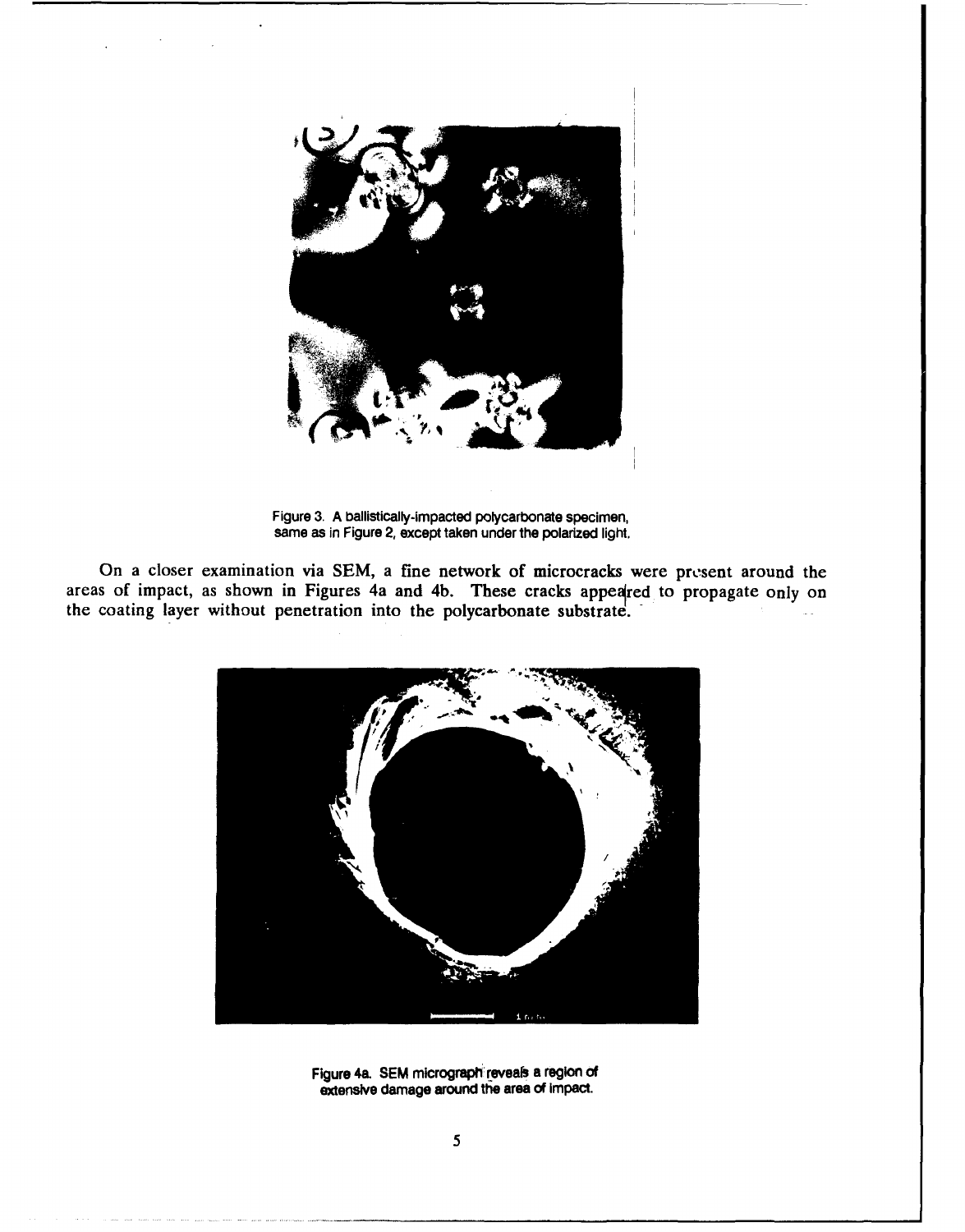

Figure 4b. **SEM** micrograph shows a fine retwork of microcracks within the damage area at a nigher magnification.

In short, **DLC** coating applied via an ion beam process provides good adhesion to polycarbonate substrate while maintaining the ballistic performance. Extensive microcracking on the coating occurred as a result of the ballistic impact.

# **Abrasion Tests**

Resistance to abrasion is one of the important criteria in materials selection for transpar. ent armors. Taber abrasion has often been used to evaluate the hardness of the coating. However, the effect of sand abrasion on armor performance is of considerable interest to the military due to recent events in the Persian Gulf.

The nature of sand blasting is different from abrasion by a Taber abrader; sand blasting is characteristic of dynamic impact and Taber abrasion is a static scratch test. In practice, Taber abrasion favors coatings with higher hardness, while dynamic impact abrasion yields better results with less brittle (or more compliant) coatings. However, measurements of the resistance to abrasion in both tests strongly depend upon the rigidity of the substrate.

# Taber Abrasion

Preliminary results obtained for specimens abraded after 100 revolutions are summarized in Table 1. Values of the increase in haze readings for the DLC-coated polycarbcnate are comparable to that for the Gentex coating, and both coated specimens show better resistance to Taber abrasion than the uncoated polycarbonate. Tests for extended abrasion and different weights are in progress.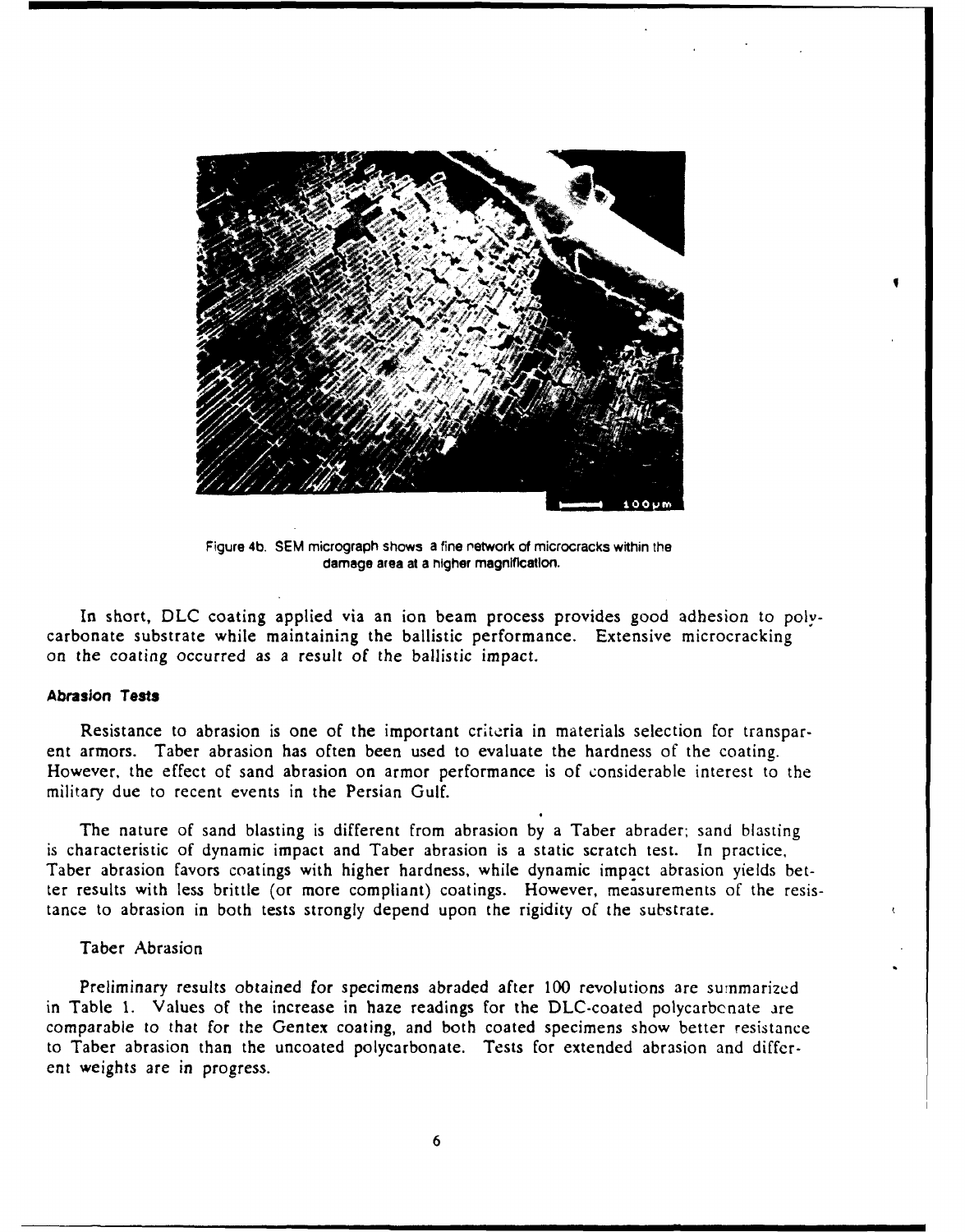#### Table **1.** TABER **ABRASION DATA ON** POLYCARBONATES

| Material                          | <b>Oriclinal Haze</b><br>'%) | Increase in Haze<br>(%) |  |  |  |
|-----------------------------------|------------------------------|-------------------------|--|--|--|
| Uncoated Polycarbonate            | 0.4                          | 19.9                    |  |  |  |
| Polycarbonate with Gentex Coating | 0.9                          | 0.3                     |  |  |  |
| Polycarbonate with DLC Coating    | 0.2                          | 0.2                     |  |  |  |

# Sand Blasting

The objective of sand blasting is to provide a comparison of material performance between coated and uncoated polycarbonate. The haze readings obtained from the abraded samples tested at two different sand impact velocities are listed in Table 2. Poiycarbonates with either **DLC** coating or Gentex coating have similar properties, which are better than those of the uncoated samples. Measurements of the exact impact velocities were not available **at** the time of testing; however, the range of these velocities were wide enough to distinguish the material response. Figure **5** gives a comparison of DLC-coated polycarbonates before and after sand blasting.

# Table 2. **SAND BLASTING DATA ON** POLYCARBONATES

| Original Haze<br>$(\%)$ | Increase in Haze<br>$(\% )$      |                            |  |  |  |
|-------------------------|----------------------------------|----------------------------|--|--|--|
|                         | At Low Impact<br><b>Velocity</b> | At High Impact<br>Velocity |  |  |  |
| 0.4                     | 53.5                             | 77.5                       |  |  |  |
| 0.9                     | 22.8                             | 53.2                       |  |  |  |
| 0.2                     | 19.2                             | 50.6                       |  |  |  |
|                         |                                  |                            |  |  |  |



Figure **5.** DLC-coated polycarbonate specimens before (on the right) and after (on the left) sand blasting.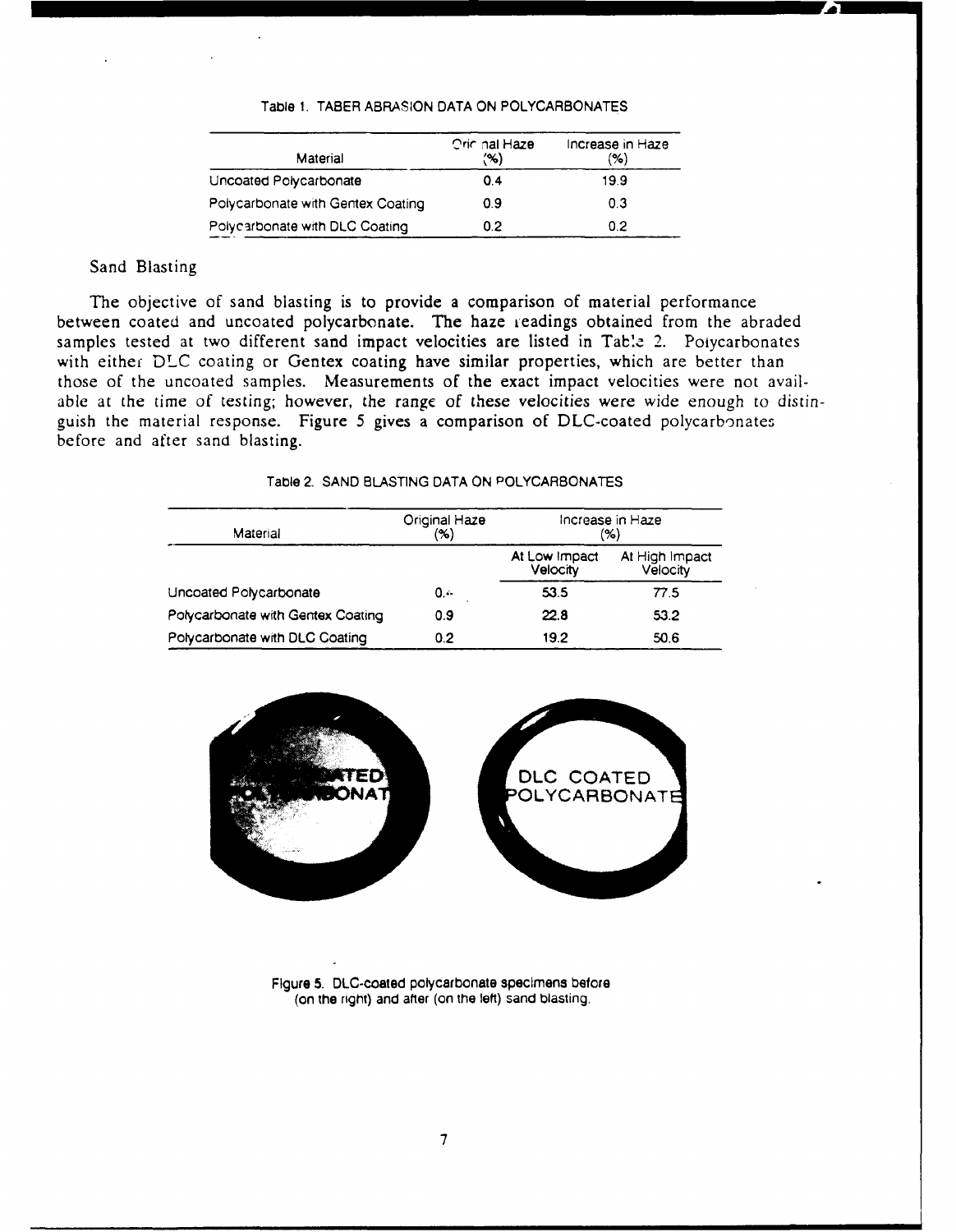In summary, DLC coating exhibits adequate performance in both abrasion tests suggesting that in addition to the hardness its toughness is a contributing factor.

# **Chemical Exposure**

DLC- and Gentex-coated polycarbonate and uncoated polycarbonate samples were each exposed to droplets of DS2 and CEES at room temperature. Shortly after application to the DLC-coated sample, the drop of liquid, either DS2 or CEES, had spread to a large area. The droplets on the other two samples had spread but to a lesse; extent.

No visible effects were observed when the DLC- and Gentex-coated polycarbonate samples were exposed to CEES. In the case of DS2, there was a significant reduction in clarity of the uncoated polycarbonate sample which can be attributed to dissolution and craze formation. Microcracks were observed on the Gentex coating indicating its susceptibility to attack by DS2. No visible effects were observed on the DLC-coated sample with DS2.

#### **Thermal Stability**

Thermal stability of the DLC-coated PC was examined by heating a coated specimen to  $120^{\circ}$ C (248 $^{\circ}$ F) in an oven for a total of four and one-half hours. No visible damage to the DLC coating was observed.

# **CONCLUSIONS**

**DLC** coating provides polycarbonate with improved abrasion resistance. The DLC-coated PC exhibits comparable ballistic strength as compared to standard PC. A well-bonded DLC coating did not cause polycarbonate to fail in a brittle fashion. No delamination or peeling of the coating was found on the ballistically tested specimens. Instead, microcracks of the DLC coating resulted. In addition, its inertness to DS2 demonstrates that this DLC coating is capable of providing desired optical, ballistic, and chemical properties.

Another application for DLC coating that is being pursued is to increase the wear, abrasion, and chemical resistance of the current ballistic/laser protective spectacles (BLPS) system. In addition, deposition of the DLC coating as a moisture barrier over either dielectric or holographic coating will be explored; these moisture sensitive coatings provide good protection against laser induced damage. Proper adhesion between each coating layers needs to be established for such multilayer coating systems.

The stability of DLC-coated polycarbonate at  $120^{\circ}$ C indicates the potential application for the laminated transparent armors, in which the structure parts including a DLC-coated PC are required to be bonded between  $80^{\circ}$ C and  $120^{\circ}$ C in an autoclave.

The current DLC coating capacity at Diamonex, Inc. can hold six pieces of eight-inch diameter coupons, and two additional deposition apparatus will be available in the near future which can hold parts in size up to either 24-inch square or 16-inch diameter, respectively.

Further studies of the DLC coatings will be carried out including characterization on the DLC films via Raman spectroscopy, determination of environmental durability of the films via exposure to UV radiation, heat, moisture, and analysis of the fracture morphology.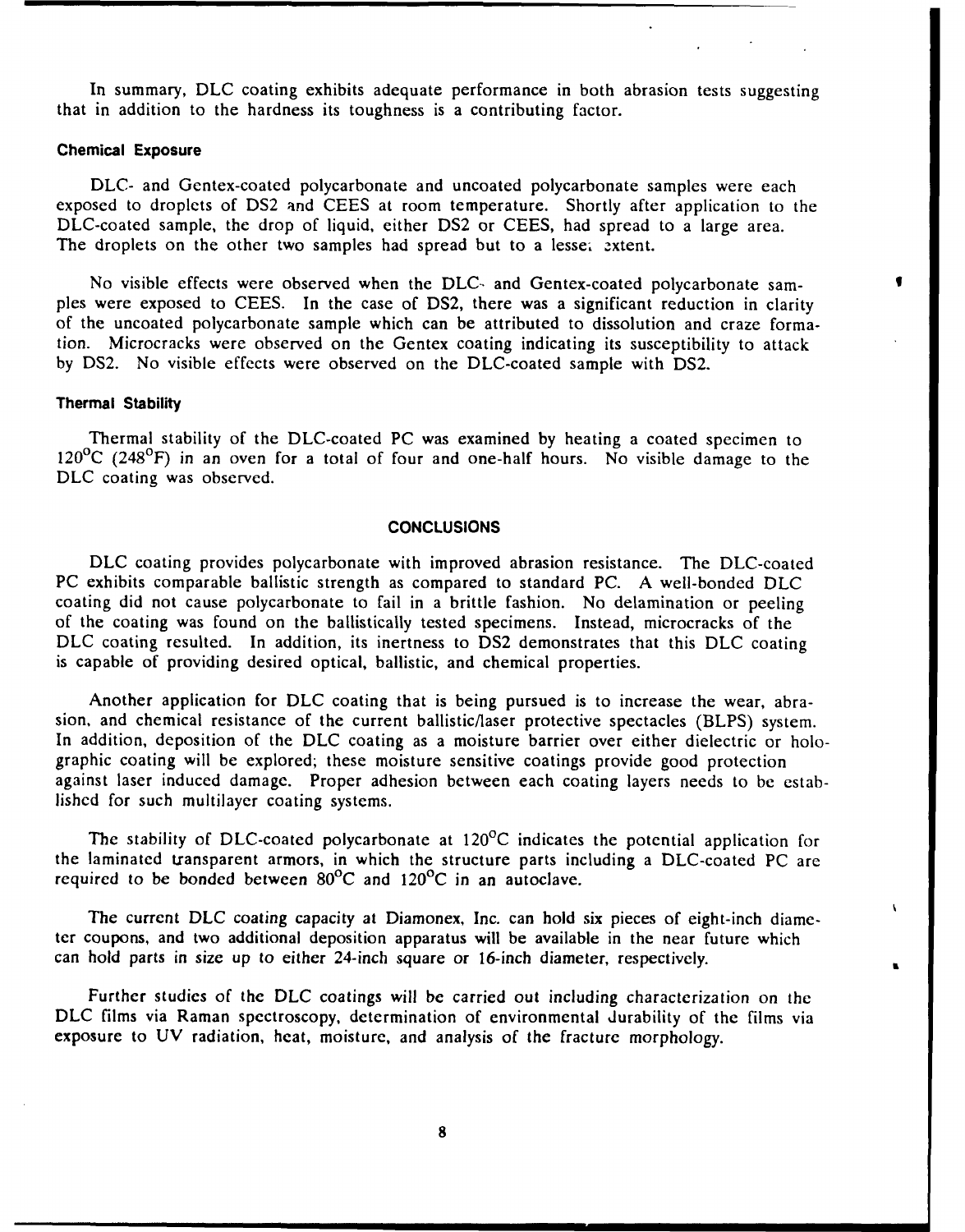# **ACKNOWLEDGMENTS**

The authors gratefully acknowledge the assistance of LT S. Barlow of the U.S. Army Natick Research, Development and Engineering Center who carried out the sand blasting experiments, the assistance of K. Kinsley and E. E. Engwall for the chemical exposure tests, the assistance of P. Huang for the SEM analysis, and the help of D. Macaione for the photography work. The authors would also like to acknowledge the helpful discussions held with Dr. F. M. Kimock of Diamonex, Inc., **G.** R. Parsons and Dr. A. F. Wilde of the U.S. Army Materials Technology Laboratory.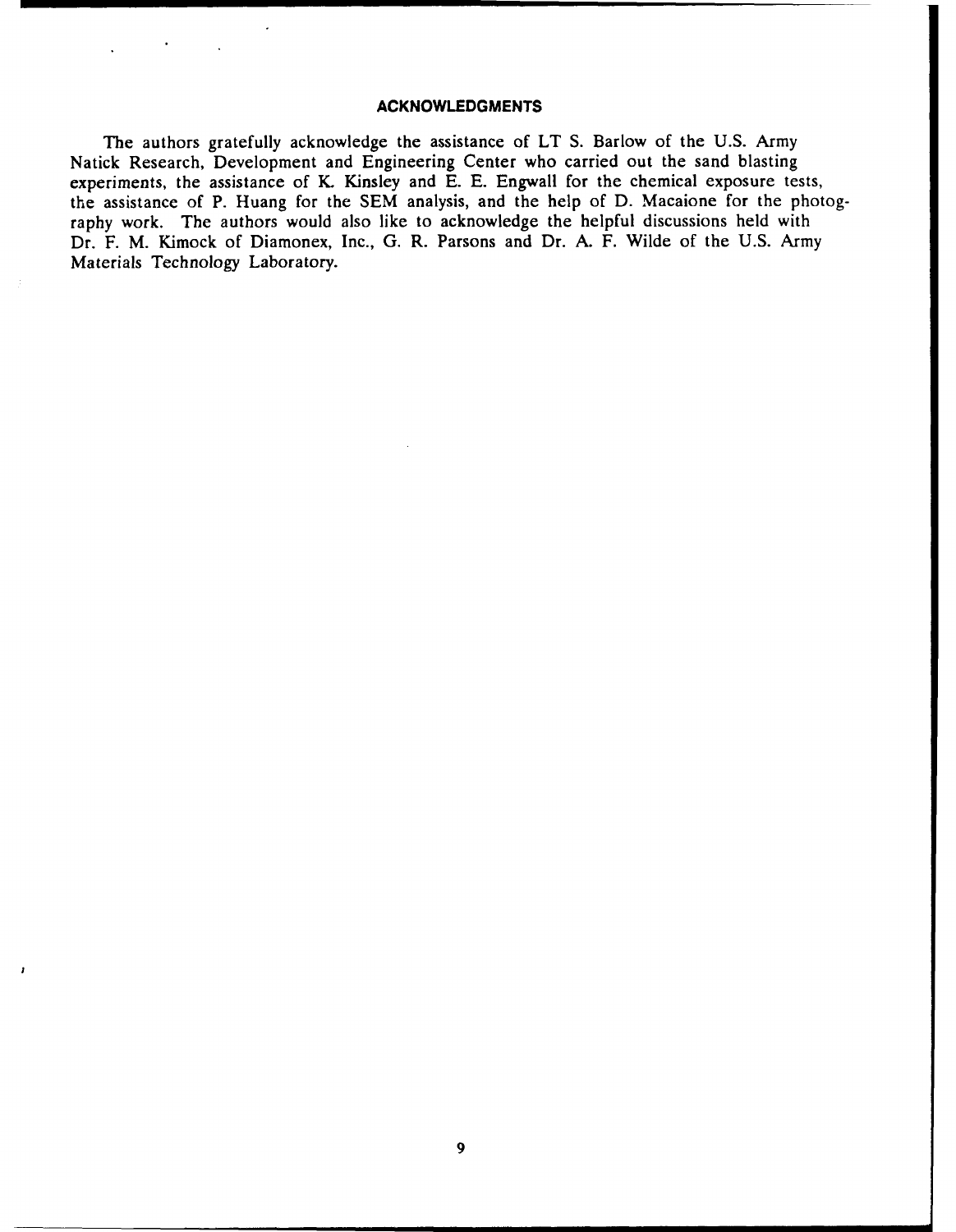| These diamond-like carbon coatings have considerable potential as wear-resistant protective<br>the impact performance of the polycarbonate substrate were examined in this study. Prelimi-<br>The deposition of diamond-like carbon (DLC) films on polycarbonate substrate has recently<br>tance, thermal stability, and chemical resistance of the coating and any influence it has on<br>hardcoatings for transparent armor systems. Aspects of ballistic behavior, abrasion resis-<br>nary results indicate that adhesion between the DLC coating and the polycarbonate sub-<br>been achieved at room temperature by Diamonex, inc. via a unique ion beam system.<br><b>Coatings</b><br>ş<br>Technical Report MTL TR 91-42, September 1991, 12 pp-<br>A PRELIMINARY EVALUATION OF DIAMOND-LIKE<br>Alex J. Hsieh, Peter G. Dehmer, and Pearl W. Yip<br>U.S. Army Materials Technology Laboratory<br>CARBON COATED POLYCARBONATE-<br>Watertown, Massachusetts 02172-0001<br>illus-tables<br>Diamond-like carbon coatings<br>UNLIMITED DISTRIBUTION<br>These diamond-like carbon coatings have considerable potential as wear-resistant protective<br>the impact performance of the polycarbonate substrate were examined in this study. Prelimi-<br>The deposition of diamond-like carbon (DLC) films on polycarbonate substrate has recently<br>it has on<br>hardcoatings for transparent armor systems. Aspects of ballistic behavior, abrasion resis-<br>nary results indicate that adhesion between the DLC coating and the polycarbonate sub-<br><b>UNCLASSIFIED</b><br>Ion beam deposition<br>been achieved at room temperature by Diamonex, Inc. via a unique ion beam system.<br><b>Spio</b><br>Key W<br>tance, thermal stability, and chemical resistance of the costing and any influence<br>Coatings<br>ş<br>Technical Report MTL TR 91-42, September 1991, 12 pp-<br>A PRELIMINARY EVALUATION OF DIAMOND-LIKE<br>Alex J. Haieh, Peter G. Dehmer, and Pearl W. Yip<br>U.S. Army Materials Technology Laboratory<br>CARBON COATED POLYCARBONATE-<br>Watertown, Massachusetts 02172-0001<br>illus-tables. | These diamond-like carbon coatings have considerable potential as wear-resistant protective<br>the impact performance of the polycarbonate substrate were examined in this study. Prelimi-<br>strate is very good. No determination or peeling of the coating was found on the ballistically<br>The deposition of diamond-like carbon (DLC) films on polycarbonate substrate has recently<br>tested specimens. In addition, a well-bonded DLC coating did not cause polycarbonate to<br>hardcoatings for transparent armor systems. Aspects of ballistic behavior, abrasion resis-<br>nary results indicate that adhesion between the DLC coating and the polycarbonate sub-<br>demonstrate that the DLC coating is capable of protecting polycarbonate from abrasion<br>been achieved at room temperature by Diamonex, Inc. via a unique ion beam system.<br>fail in a brittle fashion. Preliminary results of its inertness to the decontaminant DS2<br>tance, thermal stability, and chemical resistance of the coating and any influence<br>while maintaining critical agent, decontaminant, and ballistic concerns<br>Technical Report MTL TR 91-42, September 1991, 12 pp-<br>A PRELIMINARY EVALUATION OF DIAMOND-LIKE<br>Alex J. Haieh, Peter G. Dehmer, and Pearl W. Yip<br>U.S. Army Materials Technology Laboratory<br>CARBON COATED POLYCARBONATE-<br>Watertown, Massachusetts 02172-0001<br>illus-tables, | Diamond-like carbon coatings<br>UNLIMITED DISTRIBUTION<br>it has on<br><b>UNCLASSIFIED</b><br>lon beam deposition<br><b>apo</b><br>Key W<br>Coatings<br>ş | These diamond-like carbon coatings have considerable potential as wear-resistant protective<br>the impact performance of the polycarbonate substrate were examined in this study. Prelimi-<br>strate is very good. No delamination or peeling of the coating was found on the ballistically<br>The deposition of diamond-like carbon (DLC) films on polycarbonate substrate has recently<br>lested specimens. In addition, a well-bonded DLC coating did not cause polycarbonate to<br>tance, thermal stability, and chemical resistance of the coating and any influence it has on<br>hardcoatings for transparent armor systems. Aspects of ballistic behavior, abrasion resis-<br>nary results indicate that adhesion between the DLC coating and the polycarbonate sub-<br>demonatrate that the DLC coating is capable of protecting polycarbonate from abrasion<br>been achieved at room temperature by Diamonex, inc. via a unique ion beam system.<br>fail in a brittle fashion. Preliminary results of its inertness to the decontaminant DS2<br>while maintaining critical agent, decontaminant, and ballistic concerns.<br>Technical Report MTL TR 91-42, September 1991, 12 pp-<br>Watertown, Massachusetts 02172-0001<br>A PRELIMINARY EVALUATION OF DIAMOND-LIKE<br>Alex J. Hsieh, Peter G. Dehmer, and Pearl W. Yip<br>U.S. Army Materials Technology Laboratory<br>CARBON COATED POLYCARBONATE<br>illus-tables, | Diamond-like carbon coatings<br>UNLIMITED DISTRIBUTION<br>lon beam deposition<br><b>UNCLASSIFIED</b><br>Key Words<br>Coatings<br>ş |
|---------------------------------------------------------------------------------------------------------------------------------------------------------------------------------------------------------------------------------------------------------------------------------------------------------------------------------------------------------------------------------------------------------------------------------------------------------------------------------------------------------------------------------------------------------------------------------------------------------------------------------------------------------------------------------------------------------------------------------------------------------------------------------------------------------------------------------------------------------------------------------------------------------------------------------------------------------------------------------------------------------------------------------------------------------------------------------------------------------------------------------------------------------------------------------------------------------------------------------------------------------------------------------------------------------------------------------------------------------------------------------------------------------------------------------------------------------------------------------------------------------------------------------------------------------------------------------------------------------------------------------------------------------------------------------------------------------------------------------------------------------------------------------------------------------------------------------------------------------------------------------------------------------------------------------------------------------------------------------------------------------------------------------------------------------------------------------------------------------------------|-----------------------------------------------------------------------------------------------------------------------------------------------------------------------------------------------------------------------------------------------------------------------------------------------------------------------------------------------------------------------------------------------------------------------------------------------------------------------------------------------------------------------------------------------------------------------------------------------------------------------------------------------------------------------------------------------------------------------------------------------------------------------------------------------------------------------------------------------------------------------------------------------------------------------------------------------------------------------------------------------------------------------------------------------------------------------------------------------------------------------------------------------------------------------------------------------------------------------------------------------------------------------------------------------------------------------------------------------------------------------------------------------------------------------|-----------------------------------------------------------------------------------------------------------------------------------------------------------|--------------------------------------------------------------------------------------------------------------------------------------------------------------------------------------------------------------------------------------------------------------------------------------------------------------------------------------------------------------------------------------------------------------------------------------------------------------------------------------------------------------------------------------------------------------------------------------------------------------------------------------------------------------------------------------------------------------------------------------------------------------------------------------------------------------------------------------------------------------------------------------------------------------------------------------------------------------------------------------------------------------------------------------------------------------------------------------------------------------------------------------------------------------------------------------------------------------------------------------------------------------------------------------------------------------------------------------------------------------------------------------------------------------------------------|------------------------------------------------------------------------------------------------------------------------------------|
| lested specimens. In addition, a well-bonded DLC coating did not cause polycarbonate to<br>fail in a brittle fashion. Preliminary results of its inertness to the decontaminant DS2<br>tested specimens. In addition, a well-bonded DLC coating did not cause polycarbonate to<br>fail in a brittle fashion. Preliminary results of its inertness to the decontaminant DS2                                                                                                                                                                                                                                                                                                                                                                                                                                                                                                                                                                                                                                                                                                                                                                                                                                                                                                                                                                                                                                                                                                                                                                                                                                                                                                                                                                                                                                                                                                                                                                                                                                                                                                                                          | strate is very good. No delamination or peeling of the coating was found on the I                                                                                                                                                                                                                                                                                                                                                                                                                                                                                                                                                                                                                                                                                                                                                                                                                                                                                                                                                                                                                                                                                                                                                                                                                                                                                                                                     | ballistically                                                                                                                                             | strate is very good. No delamination or peeling of the coating was found on the ballistically                                                                                                                                                                                                                                                                                                                                                                                                                                                                                                                                                                                                                                                                                                                                                                                                                                                                                                                                                                                                                                                                                                                                                                                                                                                                                                                                  | Diamond-like carbon coatings<br>UNLIMITED DISTRIBUTION<br><b>UNCLASSIFIED</b><br>Ion beam deposition<br>Key Words                  |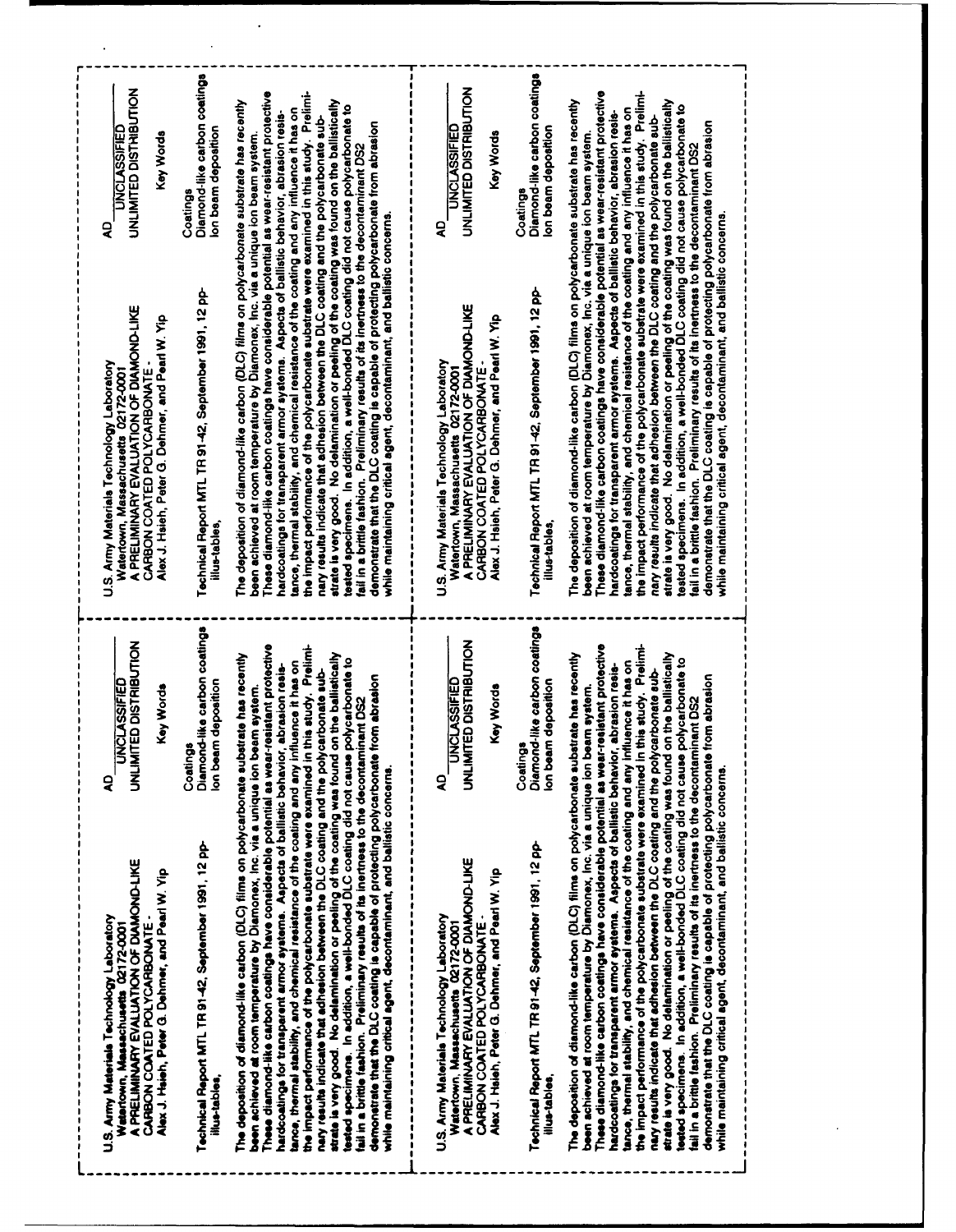# **DISTRIBUTION LIST**

L.

 $\ddot{\phantom{0}}$ 

| No. of<br>Copies | To                                                                                                                    | No. of<br>Copies | То                                                                            |
|------------------|-----------------------------------------------------------------------------------------------------------------------|------------------|-------------------------------------------------------------------------------|
|                  | Commander, U.S. Army Chemical Research, Development, and                                                              |                  | Director, Defense Intelligence Agency, Washington, DC 20301-6111              |
| 1                | Engineering Center, Aberdeen Proving Ground, MD 21010-5423<br>ATTN: SMCCR-DDE                                         |                  | 1 ATTN: DT-5A (Mr. C. Clark)                                                  |
| 1                | SMCCR-DDD                                                                                                             |                  | 1 HQDA, (DAMO-NCC), Washington, DC 20301-0403                                 |
| 1<br>1           | SMCCR-DOP<br>SMCCR-HV                                                                                                 |                  | 1 HQ USAF/INKL, Washington, DC 20330-1550                                     |
|                  | <b>SMCCR-MSI</b><br>SMCCR-MU                                                                                          |                  | Commander, Naval Air Systems Command, Washington, DC = 20361                  |
|                  | SMCCR-MUC                                                                                                             |                  | 1 ATTN: PMA 279A (B. Motsuk)                                                  |
|                  | SMCCR-MUP<br>SMCCR-NB                                                                                                 | $\mathbf{1}$     | PMA 279C (LCDR F. Smartt)                                                     |
| 1                | SMCCR-OPS (B. Eckstein)                                                                                               |                  | Commander, Naval Sea Systems Command,<br>Washington, DC 20362-5101            |
| 1                | SMCCR-OPF<br>SMCCR-OPP                                                                                                |                  | 1 ATTN: Code 55X25                                                            |
| 1<br>1           | SMCCR-OPR<br>SMCCR-PPC                                                                                                |                  | Commander, Naval Sea Systems Command, Theater of Nuclear                      |
| 1                | SMCCR-PPI                                                                                                             |                  | Warfare Program Office, Washington, DC 20362-5101                             |
| 1<br>1           | SMCCR-PPP<br><b>SMCCR-RS</b>                                                                                          |                  | 1 ATTN: Code TN20A (Dr. G. Patton)                                            |
| 1                | SMCCR-RSC (E. Penski)                                                                                                 |                  | Commander, Naval Medical Command,                                             |
| 1<br>1           | SMCCR-RSC-P<br>SMCCR-RSL                                                                                              |                  | Washington, DC 20372-5120<br>1 ATTN: MEDCOM-02C                               |
| 1                | SMCCR-RSP                                                                                                             |                  | Commander, Naval Research Laboratory, 4555 Overlook Avenue,                   |
| 1<br>1           | SMCCR-A (M. Miller)<br>SMCCR-RSP-B                                                                                    |                  | SW, Washington, DC 20375-5000                                                 |
| 1<br>1           | SMCCR-RSP-P<br>SMCCR-RST                                                                                              | 1.<br>1          | ATTN: Code 2526 (Library<br>Code 6182 (Dr. R. Taylor)                         |
| 1                | SMCCR-SF                                                                                                              |                  |                                                                               |
| 1.<br>1          | SMCCR-SPS-T<br>SMCCR-ST                                                                                               |                  | Commanding Officer, Navy Intelligence Support Center,<br>Washington, DC 20390 |
| 1<br>1           | SMCCR-TDT (S. Lawhorne)                                                                                               |                  | 1 ATTN: NISC-633 (Collateral Library)                                         |
|                  | SMCCR-MUA (Record Copy)                                                                                               |                  | Commanding General, Marine Corps Research, Development, and                   |
|                  | Commandant, U.S. Army Ordnance Missile and Munitions<br>Center and School, Redstone Arsenal, AL 35897-6700            |                  | Acquisition Command, Washington, DC 20380-0001<br>1 ATTN: Code SSC NBC        |
|                  | 1 ATTN: ATSK-El (Mr. Cranford)                                                                                        | 1.               | Toxicology Information Center JH, 652 National Research Council,              |
|                  | Commander, U.S. Army Missile Command, Redstone Scientific                                                             |                  | 2101 Constitution Avenue, NW, Washington, DC 20418                            |
| 1                | Information Center, Redstone Arsenal, AL 35898-5241<br>ATTN: AMSMI-RD-CS-R (Document Section)                         | 1.               | OSU Field Office, P.O. Box 1925,                                              |
| 1                | AMSMI-ROC (Dr. B. Fowler)                                                                                             |                  | Eglin Air Force Base, FL 32542-1925                                           |
|                  | Commander, U.S. Army Missile Command,                                                                                 |                  | Headquarters, Eglin Air Force Base, FL 32542-6008                             |
|                  | Redstone Arsenal, AL 35898-5241<br>1 ATTN: AMSMI-ROC (Dr. B. Fowler)                                                  | 1<br>1           | ATTN: AD/YQO/YOX<br><b>USAFTAWC/THLO</b>                                      |
|                  |                                                                                                                       | 1<br>1           | <b>AD/YN</b><br>Mr. L. Rodgers                                                |
|                  | Commander, U.S. Army Missile Command,<br>Redstone Arsenal, AL 35898-5500                                              |                  |                                                                               |
| 1.<br>1          | ATTN: AMSMI-RGT (Mr. Maddix)<br>AMSMI-YDL, Bldg. 4505                                                                 |                  | Commander, U.S. Army Infantry Center,<br>Fort Benning, GA 31905-5273          |
| 1                | AMSMI-YLP (Mr. N. C. Kattos)                                                                                          | 1.               | ATTN: NBC Branch                                                              |
|                  | Commandant, U.S Army Chemical School,                                                                                 | 1<br>1           | Directorate of Plans and Training<br>Bldg. 2294                               |
|                  | Fort McClellan, AL 36205-5020                                                                                         |                  | Commandant, U.S. Army Infantry School,                                        |
| 1<br>1           | ATTN: ATZN-CM<br>ATZN-CM-CC                                                                                           |                  | Fort Benning, GA 31905-5410                                                   |
| 1<br>1           | ATZN-CM-CS<br>ATZN-CM-CT                                                                                              | ı.               | ATTN: ATSH-B, NBC Branch<br>ATSH-CD-CS-CS                                     |
| 1                | ATZN-CM-MLB                                                                                                           |                  |                                                                               |
| 1                | ATZN-CM-NC                                                                                                            |                  | Commander, U.S. Army Infantry School,<br>Fort Benning, GA 31905-5800          |
|                  | Commander, U.S. Army Aviation Center,                                                                                 |                  | 1 ATTN: ATSH-CD-MLS-C                                                         |
| 1                | Fort Rucker, AL 36362-5000<br>ATTN: ATZQ-CAT-CA-M (CPT P. McCluskev)                                                  |                  | Commander, U.S. Army Armament, Munitions, and Chemical                        |
| 1                | ATZQ-D-MS                                                                                                             |                  | Command, Rock Island, IL 61299-6000<br>ATTN: AMSMC-ASN                        |
|                  | Commander, U.S. Army Science and Technology Center,                                                                   | 1                | AMSMC IMP-L                                                                   |
| $\mathbf{1}$     | Far East Office, San Fransisco, CA 96328-5000<br>ATTN: AMXME-J-OP (David Baker)                                       | 1<br>1           | <b>AMSMC IRA</b><br>AMSMC-IRD-T                                               |
|                  |                                                                                                                       | 1                | <b>AMSMC-SFS</b>                                                              |
|                  | 1 AFDPRC.PR, Lowry Air Force Base, CO 80230-5000                                                                      |                  | Director, U.S. Army Materiel Command, Fleld and Safety Activity,              |
|                  | Director, Office of Environmental and Life Sciences, Office of the<br>Under Secretary of Defense (R&E). The Pentagon, |                  | Charlestown IN 47111-9669<br>1 ATTN: AMXOS-SE (Mr. W. P. Yutmeyer)            |
|                  | Washington, DC 20301-3080                                                                                             |                  |                                                                               |
|                  | 1 ATTN: Mr. Thomas R. Dashiell                                                                                        |                  |                                                                               |

 $\boldsymbol{\mathcal{I}}$ 

 $\frac{1}{2}$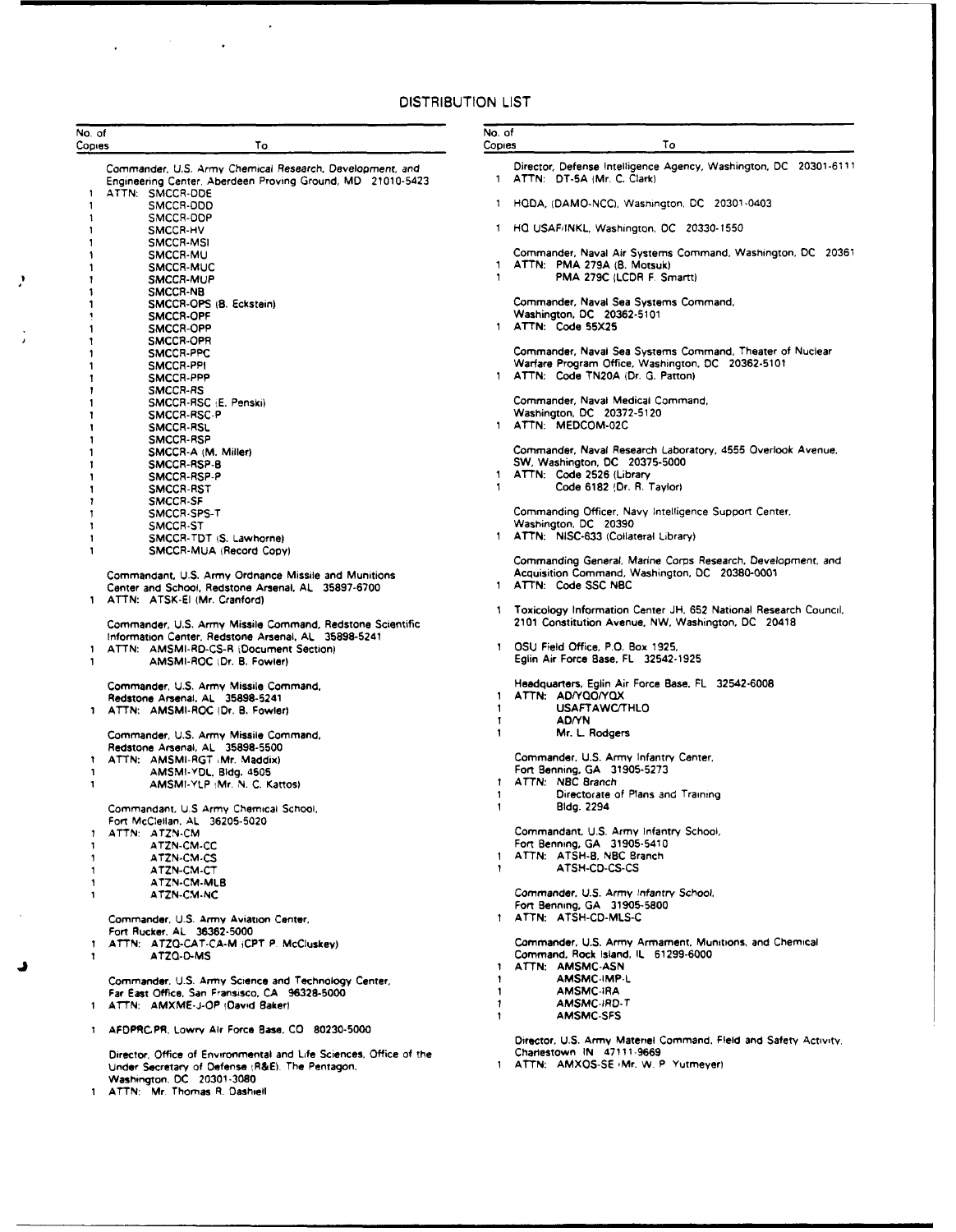| No. of<br>Copies  | To                                                                           | No. of<br>Copies | To                                                                 |
|-------------------|------------------------------------------------------------------------------|------------------|--------------------------------------------------------------------|
|                   |                                                                              |                  |                                                                    |
|                   | Commander, Navai Weapons Support Center,                                     |                  | Commander, U.S. Army Environmental Hygiene Agency,                 |
|                   | Crane, IN 47522-5050                                                         |                  | Aberdeen Proving Ground, MD 21010-5422                             |
|                   | 1 ATTN: Code 5063 (Dr. J. R. Kennedy)                                        |                  | 1 ATTN: HSHB-O/Editorial Office                                    |
|                   | Commander, U.S. Army TRADOC, Independent Evaluation                          |                  | Commander, U.S. Army Armament, Munitions, and Chemical             |
|                   | Directorate, Fort Leavenworth, KS 66027-5130                                 |                  | Command, Aberdeen Proving Ground, MD 21010-5423                    |
|                   | 1 ATTN: ATZL-TIE-C (Mr. C. Annett)                                           | $\mathbf{1}$     | ATTN: AMSMC-HO (A) (Mr. J. K. Smart)                               |
|                   |                                                                              | 1                | AMSMC-QAC (A)                                                      |
|                   | Commander, U.S. Army Combined Arms Center Development                        | $\mathbf{1}$     | AMSMC-QAE (A)                                                      |
|                   | Activity, Fort Leavenworth, KS 66027-5300                                    |                  |                                                                    |
|                   | 1 ATTN: ATZL-CAM-M                                                           |                  | Commander, U.S Army Technical Escort Unit, Aberdeen                |
|                   | Commander, U.S. Army Armor School,                                           |                  | Proving Ground, MD 21010-5423<br>1 ATTN: AMCTE-AD                  |
|                   | Fort Knox, KY 40121-5211                                                     |                  |                                                                    |
|                   | 1 ATTN: ATZK-DPT (NBC School)                                                |                  | Commander, U.S. Army Medical Research Institute of                 |
|                   |                                                                              |                  | Chemical Defense, Aberdeen Proving Ground, MD 21010-5425           |
|                   | Commander, U.S. Army Natick Research, Development, and                       |                  | 1 ATTN: SGRD-UV-L                                                  |
|                   | Engineering Center, Natick, MA 01760-5010                                    |                  |                                                                    |
| 1                 | ATTN: STRNC-AC                                                               |                  | Director, Armed Forces Medical Intelligence Center, Building 1607, |
| 1                 | <b>STRNC-UE</b><br>STRNC-WTS                                                 |                  | Fort Detrick, Frederick, MD 21701-5004<br>1 ATTN: AFMIC-IS         |
|                   | <b>STRNC-WT</b>                                                              |                  |                                                                    |
|                   | <b>STRNC-IC</b>                                                              |                  | Commander, U.S. Army Medical Bioengineering Research and           |
|                   | <b>STRNC-ICC</b>                                                             |                  | Development Laboratory, Fort Detrick, Frederick, MD 21701-5010     |
|                   | <b>STRNC-IP</b>                                                              | 1.               | ATTN: SGRB-UBG (Mr. Eaton)                                         |
|                   | STRNC-ITP (Mr. Tassinari)                                                    | 1.               | SGRS-U8G-AL, 8tdg. 568                                             |
|                   | <b>STRNC YB</b>                                                              |                  |                                                                    |
|                   | STRNC YE                                                                     |                  | Commander, HQ 1/163d ACR, MT, ARNG, 899 Parkway Lane,              |
| 1<br>$\mathbf{1}$ | <b>STRNC-YM</b>                                                              |                  | Billings, MT 59101-4652                                            |
|                   | STRNC-YS                                                                     |                  | 1 ATTN: NBC (SFC W. G. Payne)                                      |
|                   | Headquarters, Andrews Air Force Base, MD 20334-5000                          |                  | Director, U.S. Army Research Office, P.O. Box 12211, Research      |
| 1.                | ATTN: AFSCSDTS                                                               |                  | Triangle Park, NC 27709-2211                                       |
| 1                 | <b>AFSC:SGB</b>                                                              |                  | 1 ATTN: SLCRO-CB (Dr. R. Ghirardelli)                              |
|                   |                                                                              | 1                | <b>SLCRO-GS</b>                                                    |
|                   | Commanding Officer, Naval Explosive Ordnance                                 |                  |                                                                    |
|                   | Disposal Technology Center, Indian Head, MD 20640-5070                       |                  | Commander, U.S. Army Cold Regions Research and Engineering         |
|                   | 1 ATTN: Code BC-2                                                            |                  | Laboratory, Hanover, NH 03755-1290                                 |
|                   | 1 Commander, Detachment S, USAG, Team III,                                   |                  | 1 ATTN: CRREL-RG                                                   |
|                   | Fort Meade, MD 20755-5985                                                    |                  | Commander, U.S. Army Production Base, Modernization Activity,      |
|                   |                                                                              |                  | Dover, NJ 07801                                                    |
|                   | Commander, Harry Diamond Laboratories, 2800 Powder                           |                  | 1 ATTN: AMSMC-PBE-C(D)/Regber                                      |
|                   | Mill Road, Adelphi, MD 20783-1145                                            |                  |                                                                    |
|                   | 1 ATTN: DELHD-RT-CB (Dr. Sztankay)                                           |                  | Commander, U.S. Army Armament Research, Development and            |
|                   | Commander, U.S. Army Laboratory Command, 2800 Powder                         |                  | Engineering Center, Picatinny Arsenal, NJ 07806-5000               |
|                   | Mill Road, Adelphi, MD 20783-1145                                            | 1.               | ATTN: SMCAR-AE (S. Morrow)                                         |
| 1.                | ATTN: AMSLC-IM-TL                                                            | 1<br>1           | SMCAR-AE (R. A. Trifiletti)<br>SMCAR-CCT                           |
| 1                 | <b>AMSLC-CT</b>                                                              | 1                | SMCAR-FSF-B                                                        |
|                   |                                                                              | 1                | <b>SMCAR-MSI</b>                                                   |
|                   | Director, U.S. Army Human Engineering Laboratory,                            | 1                | SMCAR-AET (Bldg. 335)                                              |
|                   | Aberdeen Proving Ground, MD 21005-5001                                       |                  |                                                                    |
|                   | ATTN: AMXHE-IS : Mr. Harrahi                                                 |                  | Project Manager, Cannon Artillery Weapons Systems,                 |
|                   |                                                                              |                  | Picatinny Arsenal, NJ 07806-5000                                   |
|                   | Project Manager, Smoke/Obscurants, Aberdeen Proving<br>Ground, MD 21005-5001 |                  | 1 ATTN: AMCPM-CAWS-A                                               |
| 1                 | ATTN: AMCPM-SMK-E (A. Van de Wal)                                            |                  | Director, Los Alamos National Laboratory, Los Alamos, NM 87545     |
| 1                 | AMCPM-SMK-T                                                                  |                  | 1 ATTN: (S. Gerstl) ADAL, Mail Stop A104                           |
|                   |                                                                              |                  |                                                                    |
|                   | Commander, U.S. Army Test and Evaluation Command,                            |                  | Director, U.S. Army TRADOC Analysis Command, White Sands           |
|                   | Aberdeen Proving Ground, MD 21005-5055                                       |                  | Missile Range, NM 88002-5502                                       |
| J.                | ATTN: AMSTE-TE-F<br>AMSTE-TE-T                                               |                  | 1 ATTN: ATOR-TSL                                                   |
| 1.                |                                                                              | 1.               | ATOR-TDB (L. Dominquez)                                            |
|                   | Director, U.S. Army Bailistic Research Laboratory,                           |                  | Commander/Director, U.S. Army Atmospheric Sciences Laboratory,     |
|                   | Aberdeen Proving Ground, MD 21005-5066                                       |                  | White Sands Missile Range, NM 88002-5501                           |
|                   | 1 ATTN: SLCBR-OD-ST (Tech Reports)                                           | 1.               | ATTN: SLCAS-AE (Dr. F. Niles)                                      |
|                   |                                                                              | 1.               | SLCAS-AE-E (Dr. D. Snider)                                         |
|                   | Director, U.S. Army Materiel Systems Analysis Activity,                      | 1                | SLCAS-AR (Dr. E. H. Holt)                                          |
|                   | Aberdeen Proving Ground, MD 21005-5071                                       | 1                | SLCAS-AR-A (Dr. M. Heaps)                                          |
| Ţ.                | ATTN: AMXSY-GC /Mr. F. Campbell)                                             | 1                | SLCAR-AR-P (Dr. C. Bruce)                                          |
| 1.                | AMXSY-MO (Mr. H. Cohen)                                                      | 1                | SLCAR-AM (Dr. R. Sutherland)                                       |
|                   | Commander, U.S. Army Toxic and Hazardous Materials Agency,                   |                  |                                                                    |
|                   | Aberdeen Proving Ground, MD 21010-5401                                       |                  |                                                                    |
|                   | 1 ATTN: AMXTH-ES                                                             |                  |                                                                    |

 $\ddot{\phantom{0}}$ 

 $\ddot{\phantom{a}}$ 

- 
- 1 AMXTH-TE